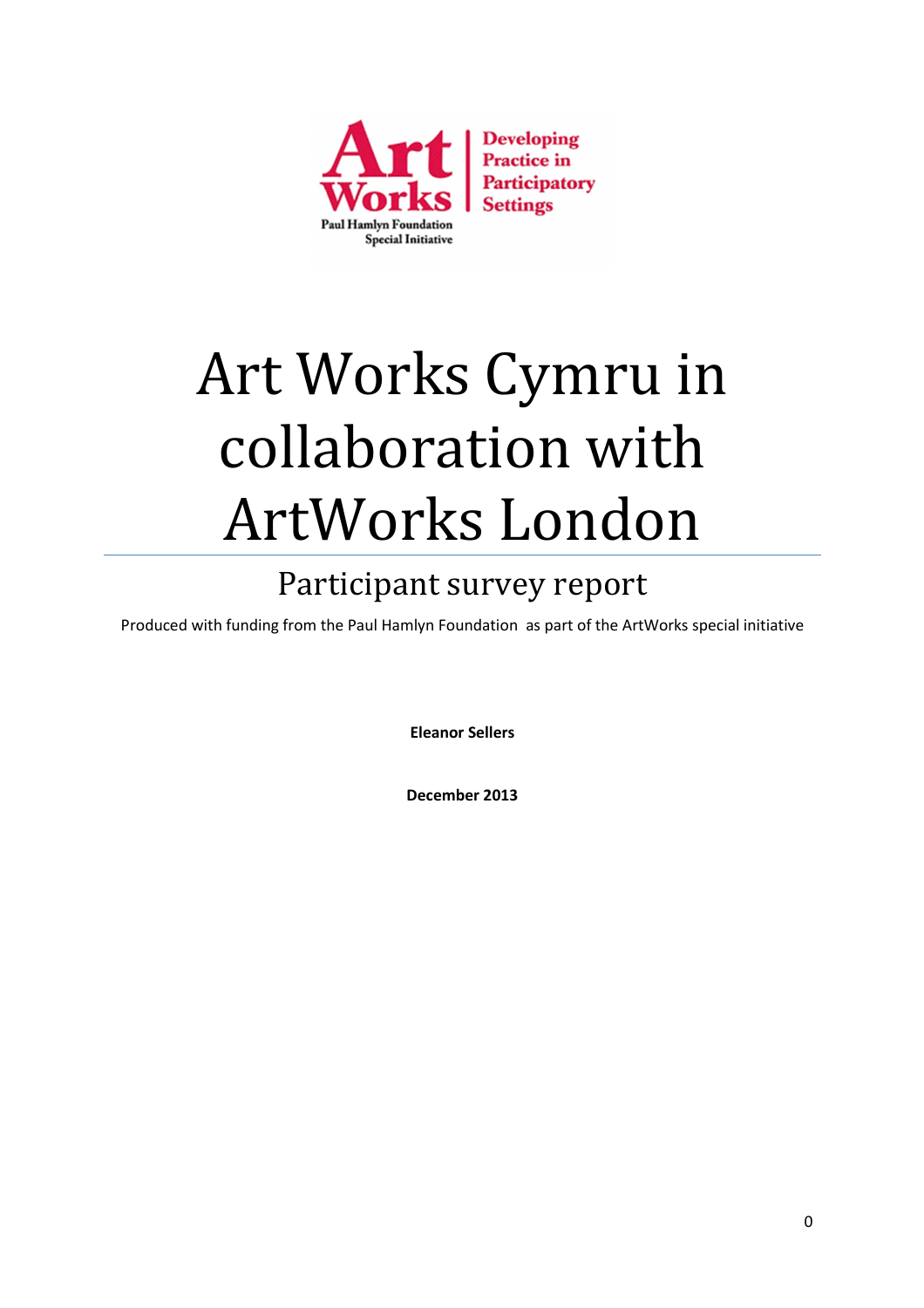# **Contents**

| ArtWorks participant survey collaboration                      | $\overline{2}$ |
|----------------------------------------------------------------|----------------|
| Summary                                                        | $\overline{2}$ |
| <b>Quality Factors for Artists</b>                             | $\overline{2}$ |
| Key Findings: Quality Factors for Participants                 | 3              |
| <b>Other Findings</b>                                          | 4              |
| <b>Key Learning</b>                                            | 4              |
| Key Learning: research process                                 | 5              |
| Data analysis                                                  | 5              |
| Age of participants                                            | 5              |
| Ethnicity of participants                                      | 6              |
| Disability, illness or infirmity                               | 6              |
| <b>Quality Factors</b>                                         | 7              |
| Realistic Aims within a suitable framework and time to reflect | 7              |
| Feeling valued                                                 | 8              |
| <b>Building relationships</b>                                  | 10             |
| Suitable support and resources                                 | 12             |
| Developing skills                                              | 14             |
| Artists as collaborators                                       | 19             |
| What aspects enhanced the quality of you experience?           | 21             |
| What aspect reduced the quality of your experience?            | 22             |
| Conclusions                                                    | 24             |
| Appendix 1: Participant Survey                                 | 25             |
| Appendix 2: Draft Participant Survey                           | 27             |
| Appendix 3: Participant survey (edited for use in one project) | 30             |
| Appendix 4: Data set comparing data from question 4a-j         | 31             |
| Appendix 5: Data on the different approaches taken by artists  | 34             |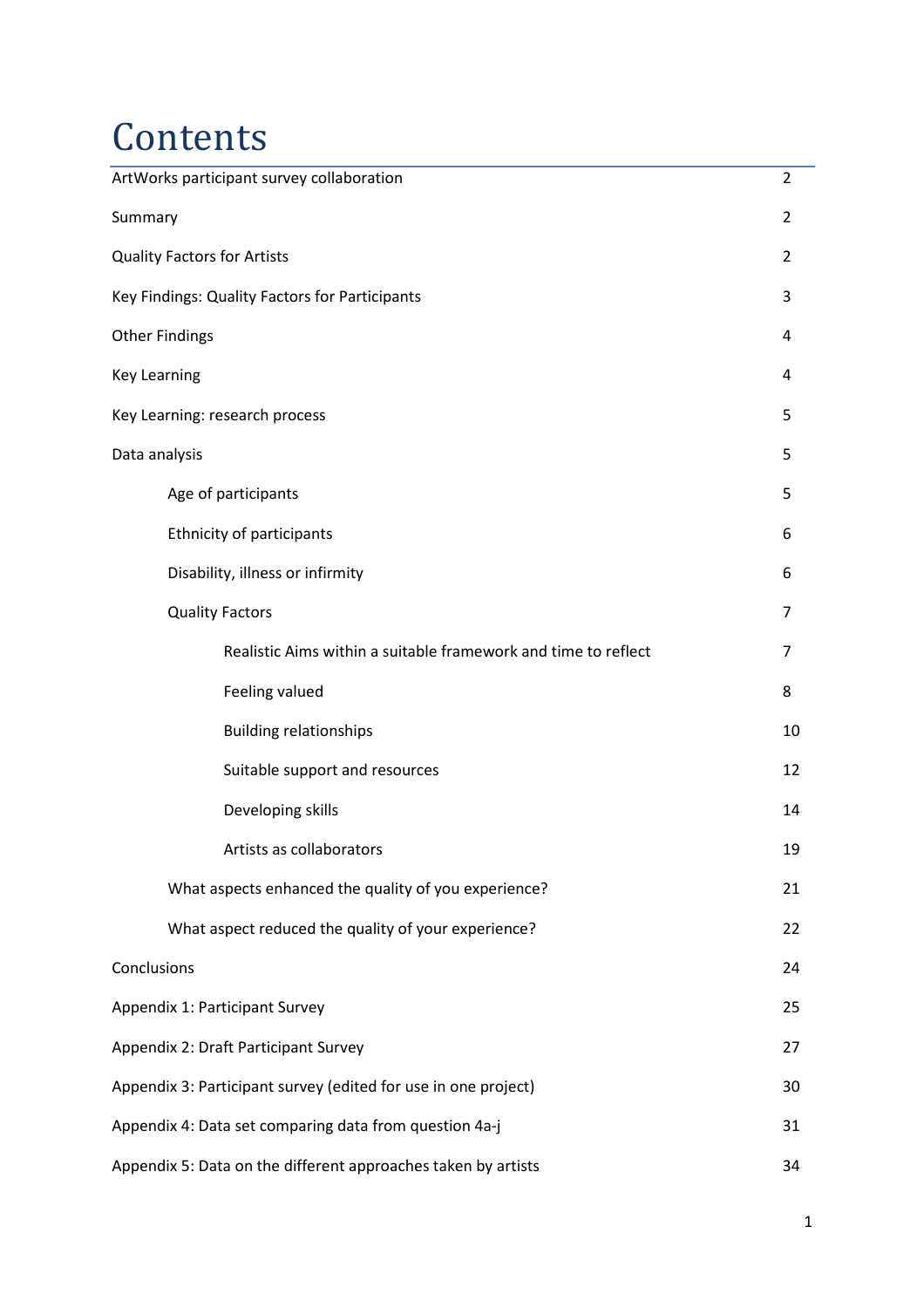# Participant survey report

### **Artworks participant survey collaboration**

As part of the third phase of the ArtWorks special initiative a collaborative project, led by ArtWorks Cymru and ArtWorks London, was established to further develop an understanding of the participant experience in participatory arts projects. The research drew from previous work undertaken by all those involved in the ArtWorks initiative particularly the Participation Consultation report undertaken by ArtWorks Cymru, ArtWorks London's Participant Report I (Unleashed), and research undertaken by ArtWorks Scotland on quality factors for artists in participatory settings<sup>1</sup>.

### **Summary**

All organisations involved in the ArtWorks special initiative, as well as other arts organisations, were invited to survey participant groups who had completed participatory arts projects. Participants across Scotland, Wales, and England were invited to complete the survey as a method of understanding the participants' perspective on quality factors for participatory arts.

A draft survey was completed by ArtWorks London in Spring/Summer 2013 with a revised survey being shared more widely in Summer/Autumn 2013. Data from both surveys have been included in the report here in order to develop a more rich understanding of the participants' experience. Where survey questions differ significantly the data will be handled separately [See appendix 1-3 for survey questions and variations].

In total 165 participants completed the survey which represented 14 participatory arts projects throughout England and Wales. Of these respondents 76 participants completed the final survey [Group 1], 62 participants completed the draft survey [Group 2], and a further 27 participants completed an edited version of the final survey [Group 3].

## **Quality Factors for artists<sup>2</sup>**

All ArtWorks groups have undertaken research to develop an understanding of how artists in participatory settings approach their work, as well as researching what artists feel are needed to enable quality participatory arts projects to develop. The quality factors that were identified by ArtWorks Scotland were used as the basis for developing an understanding of quality factors for participants.

The factors for quality identified by artists working in participatory settings, that the researchers felt could be translated to a participant's experience, include:

- Time to reflect
- Feeling valued
- Building relationships with participants
- Suitable support and resources
- Realistic aims within time frame
- Developing skills

<sup>1</sup> Sellers, E (March 2012) *ArtWorks Cymru Participant Consultation* Report; Dean, F (2012) *Artists in Participatory Settings… 8 out of 10 prefer*; Dean, F (2012) *Research Report: Learning from ArtWorks Scotland peer to peer networks* 

<sup>2</sup> Based upon Dean, F (2012) *Artists in Participatory settings… 8 out of 10 prefer*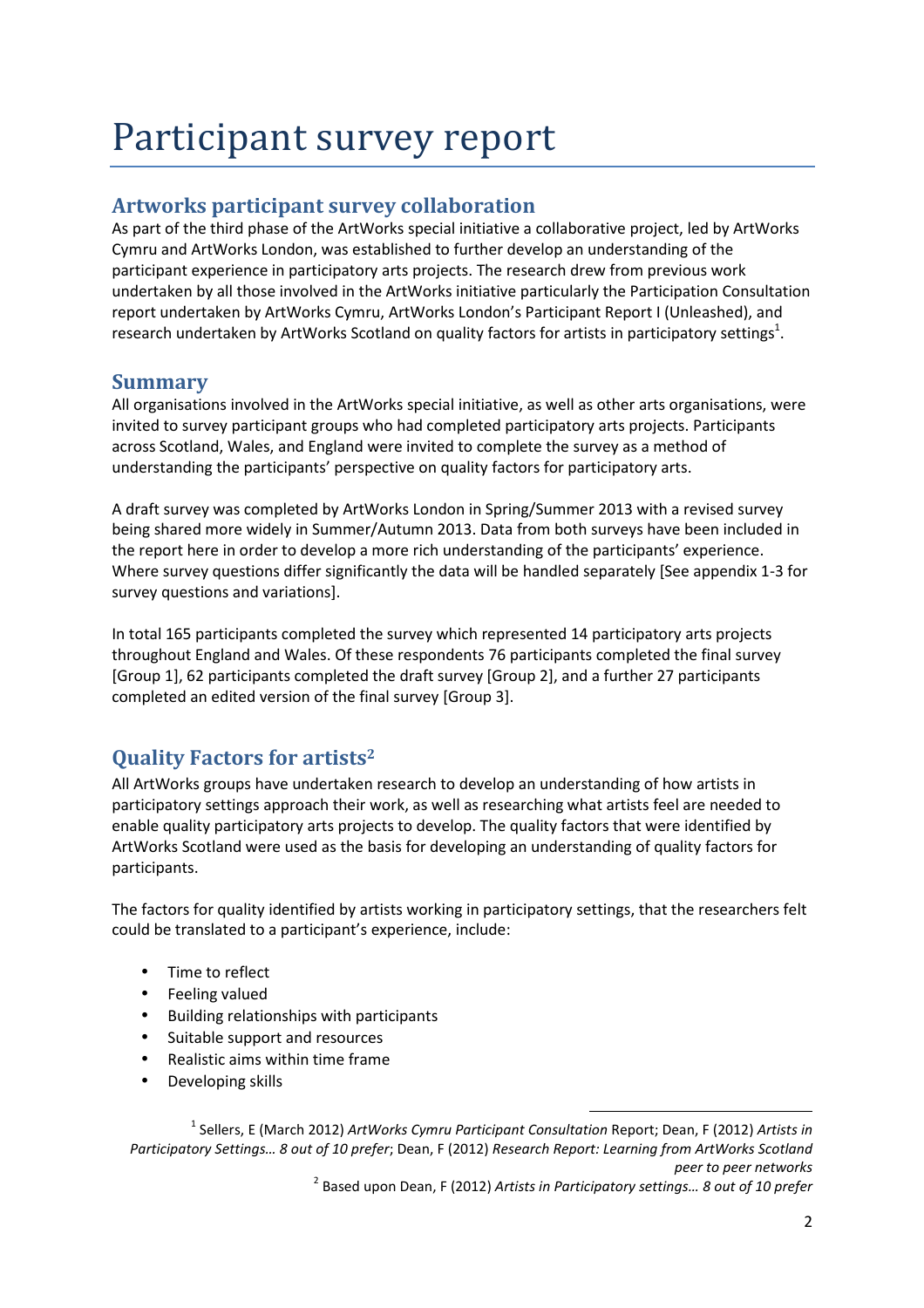• Preferred working as collaborators/facilitators with participants.

## **Key Findings: Quality Factors for Participants**

The quality factors for artists were used to identify the following key enquiry areas, with the following findings from participants involved in participatory projects:

- Realistic aims with suitable time frame and time to reflect
	- o Although few participants reported directly that time to think and reflect was important, the pacing of the project was identified as significant for participants. Where participants were directly asked about the importance of time to reflect [Group 2] almost half of the sample group (42%) believed it was an essential part of a quality participatory arts project.
	- o Of those that responded, 72% of participants felt that the pacing was right for them; however, participants were sensitive to their activities being rushed and not having enough time before a performance/exhibition. Lack of time was frequently reported as an issue that reduced the quality of the participants' experience.
- Feeling valued
	- o The majority of participants felt that their ideas were valued during their participatory arts experience (up to 80%).
	- o Those who felt that their ideas were valued, and that they felt part of the group, were more likely to report a positive participatory arts experience.
- Building relationships and feeling part of a group
	- o Most participants (80% of Group 1 and 3, and 76% of Group 2) reported that they felt part of the group during the project. Participants in Group 2 also reported that they felt that they had built relationships with other participants.
	- o When giving additional feedback participants frequently referred to the other participants, as well as the artists, as reasons for their enjoyment of the participatory arts project.
- Suitable support and resources
	- o Almost all participants that responded to the question felt that they had received the support that they needed from the artists as well as being provided with good quality spaces.
	- o Although participants from Group 2 reported that a professional environment was less important than other quality factors, participants still expect access to good resources and spaces.
- Developing skills
	- o Most participants felt that they had been given the opportunity to develop both their artistic skills and personal/non-artistic skills. Both were seen as important aspects of a participatory arts project.
	- o Those aged 16- 25 were more interested in developing skills including artistic skills – that could be used to develop their careers.
	- o Participants reported that experimentation and trying new things was an important part of a participatory arts project.
- Preferred artists working as collaborators with participants.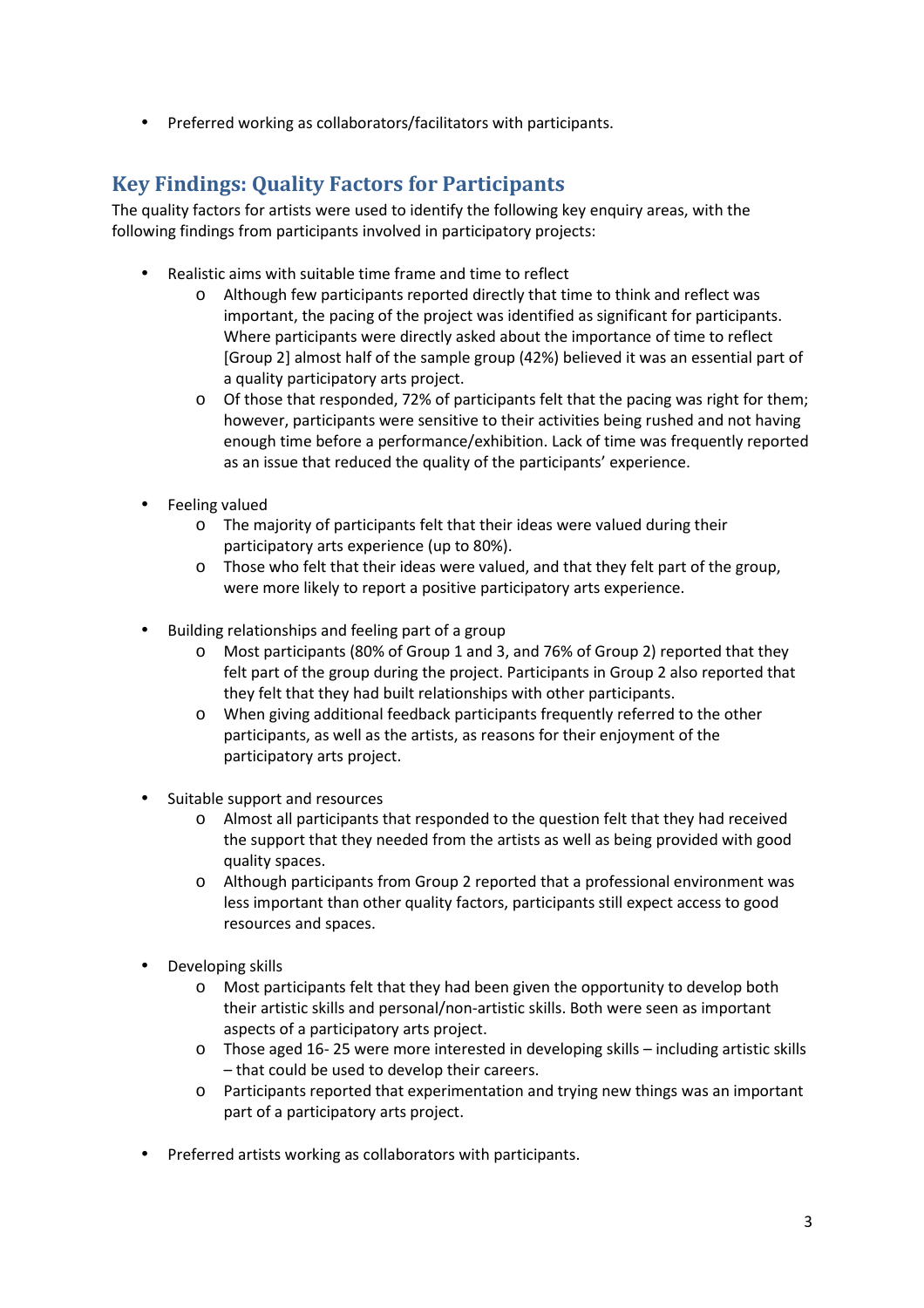- o Participants reported that the artists approach matched their desired approach, despite the fact that there was a great deal of variation in the reported approaches within the same participatory arts project.
- o Despite many participants feeling valued, fewer participants felt that they had sufficient opportunities to feedback their views on the project. Of those that responded 66% of Group 1, and 67% of Group 2, felt that they had enough opportunities to feedback their views
- Enjoying the artistic activity and the approach of the artists was seen as particularly important for participants
	- o Participants frequently reported that their enjoyment of specific activities enhanced the quality of their experience.
	- o Participants frequently reported that the approach of the artists enhanced the quality of their experience. Participants enjoyed the opportunity to work with professional artists in a relaxed environment. Artists helped participants develop their skills in a non-pressurised environment and in a fun and engaging way.
- The most commonly reported aspects that reduced the quality of experience for participants included the organisation and timing of a project, as well as not enjoying some specific activities
	- o The majority of participants reported that there was nothing that reduced their quality of experience, and that they would simply like more opportunities to undertake similar activities.
	- o Organisational issues were the most commonly cited reason for a reduction in the quality of the participants' experience; these included a lack of time keeping, finding the age range too large, or a lack of evenly distributed activities.
	- o Participants also commonly reported that they did not enjoy specific activities. This reason was only reported by those under the age of 20, particularly those under 16, which suggests that younger people felt less confident in their ability to change the direction of the project.

### **Other Findings**

- There were more respondents from the 12 to 15 age group and few over 25. Organisations selected projects that fell within the time frame of the research and were felt to be most suitable for the survey..
- Older participants felt more confident in their ability to change direction of the project.
- Participants aged between 16 and 25 were more likely to report an interest in developing skills for potential future career aims. This age group also reported a greater interest in the professionalism of artists because they could help participants develop relevant skills.

# **Key learning**

- The final survey does not ask participants what they felt was necessary for a good participatory arts project, but only what happened.
	- o Although participants of the draft survey were asked what was necessary, as well as what happened in the project, the former question was removed to reduce confusion and prevent the survey becoming too unwieldy. To develop a deeper understanding of the participant experience, however, it may be useful to reconsider what participants feel is necessary for a good quality project.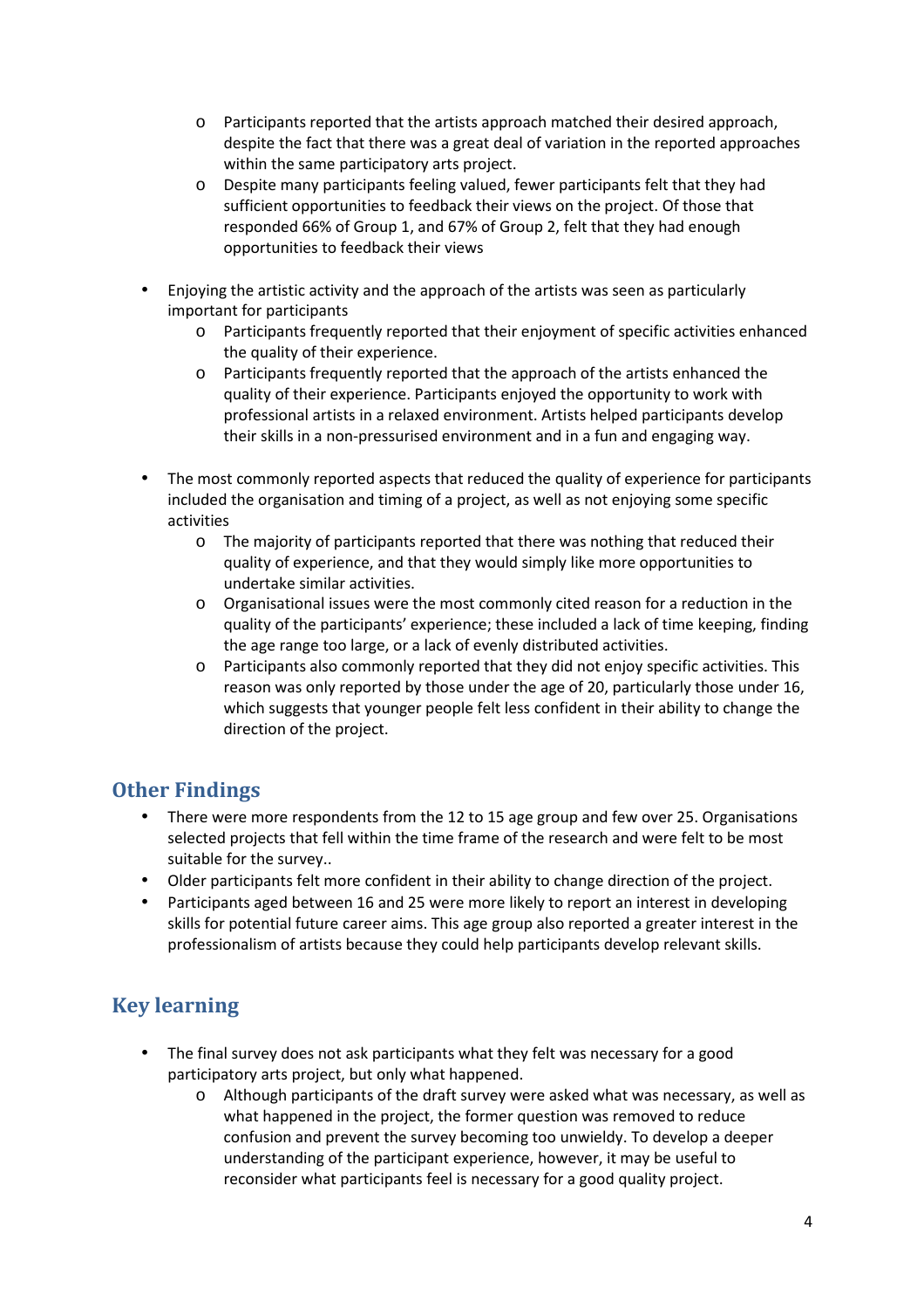### **Key learning: research process**

- Small sample size (165 respondents)
	- o Due to the small number of respondents more research would be required to develop a deeper and more significant understanding of the participant experience.
- Participant survey was not suitable for all groups
	- o Some organisations that wanted to take part in the research reported that the survey was not suitable for all participant groups. The language was seen to be challenging for young people, those with limited English language skills, and other participant groups.
	- o Survey required facilitation Due to the challenging nature of some of the language some organisations felt that the completion of the survey required facilitation which was more time consuming and expensive to implement. There was a higher proportion of non-response rates where participants had not been facilitated or supported when completing the survey.
- The scaling mechanism on the draft survey appears to have proved difficult for participants (question 4 and 5 in the draft survey. See appendix 2).
	- o The draft survey had a larger non-response rate for question 4 (22%-30% nonresponse rate) which suggests that participants may not have understood the question. Where respondents did answer the questions the data spread is less clear which may suggest that the scaling was not suitable. The problems with the completion rate in the draft survey led to changes being made to the final survey, but it is important to be aware of the difficulties as the draft survey data set is included in the results here.
- Other minor adjustments to the survey could include:
	- o Collating data on gender Understanding whether there are any patterns in gender preferences within participatory arts would be a useful area for further research
	- o Where participants report an illness, disability or infirmity, it may be useful to assess whether participants felt that this had an impact on their opportunity to engage with a participatory arts project.

# **Data analysis**

The survey asked all participants to rate the overall quality of their experience on the participatory arts project as well as asking them to reflect on whether certain quality factors had taken place as part of their experience on the project. Participants were also asked their age and ethnicity, although they were not asked to identify their gender.

#### *Age of participants*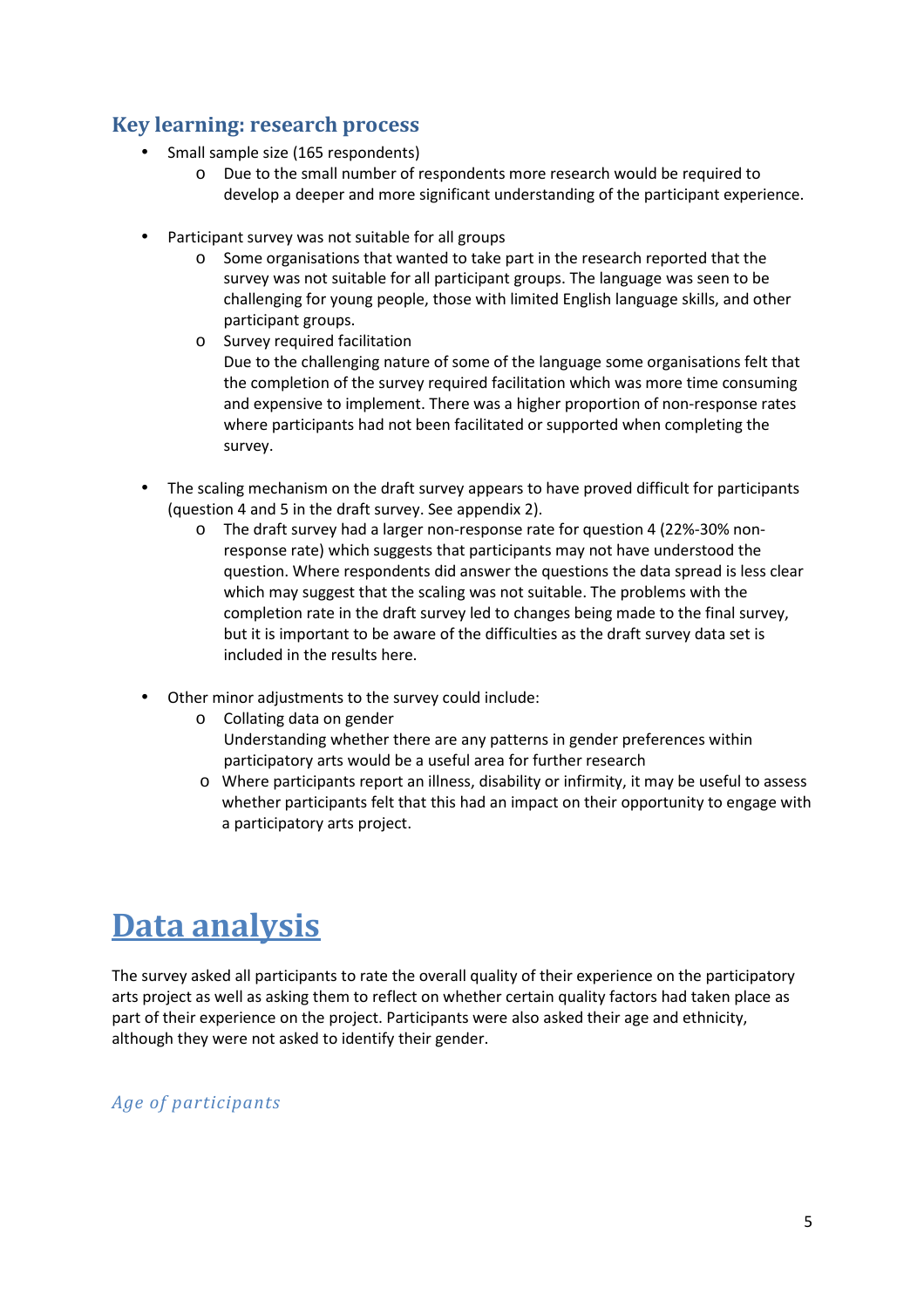The data suggests that participants aged between 12 and 15 were more likely to take part in participatory arts projects than other groups. Participants aged 26 and over, particularly those over 65, were under represented in the survey responses.

| What is your age? |               |                   |  |
|-------------------|---------------|-------------------|--|
|                   | <b>Number</b> | <b>Percentage</b> |  |
| Aged 5-11         | 22            | 17%               |  |
| Aged 12-15        | 45            | 35%               |  |
| Aged 16-19        | 26            | 20%               |  |
| Aged 20-25        | 20            | 16%               |  |
| Aged 26-64        | 11            | 9%                |  |
| Aged 65+          | 4             | 3%                |  |
| <b>Base:</b>      | 128           | 100%              |  |

This may have been due to a lack of programming, or due to participants having to balance other responsibilities. Due to the release date of the survey – summer/autumn 2013 – the data may also show a seasonal bias; many projects aimed at young people break during the summer holidays, or are programmed specifically for the summer holidays; the survey time would capture both of these types of projects.

#### *Ethnicity of participants*

Just over half of all respondents identified as White British (52%). Individuals from other ethnic groups appeared significantly less likely to undertake participatory arts activities. More research would be required to establish whether this pattern continues across a larger sample.

| What is your ethnicity?       |               |                   |
|-------------------------------|---------------|-------------------|
|                               | <b>Number</b> | <b>Percentage</b> |
| <b>White British</b>          | 69            | 52%               |
| White other                   | $\mathcal{P}$ | 1%                |
| Mixed                         | 11            | 8%                |
| Asian or Asian British        | 19            | 14%               |
| <b>Black or Black British</b> | 15            | 11%               |
| Other                         | 5             | 4%                |
| Prefer not to say             | 13            | 10%               |
|                               |               |                   |
| Base:                         | 134           | 100%              |

#### *Disability, illness, or infirmity*

Participants were asked whether they had a long standing disability, illness, or infirmity; of those that responded almost 75% reported that they did not.

| Do you have long standing disability, illness<br>or infirmity? |     |                   |
|----------------------------------------------------------------|-----|-------------------|
|                                                                |     | Number Percentage |
| No                                                             | 98  | 75%               |
| Yes                                                            | 11  | 8%                |
| I don't know                                                   | 6   | 4%                |
| Prefer not to say                                              | 18  | 13%               |
| Base:                                                          | 133 | 100%              |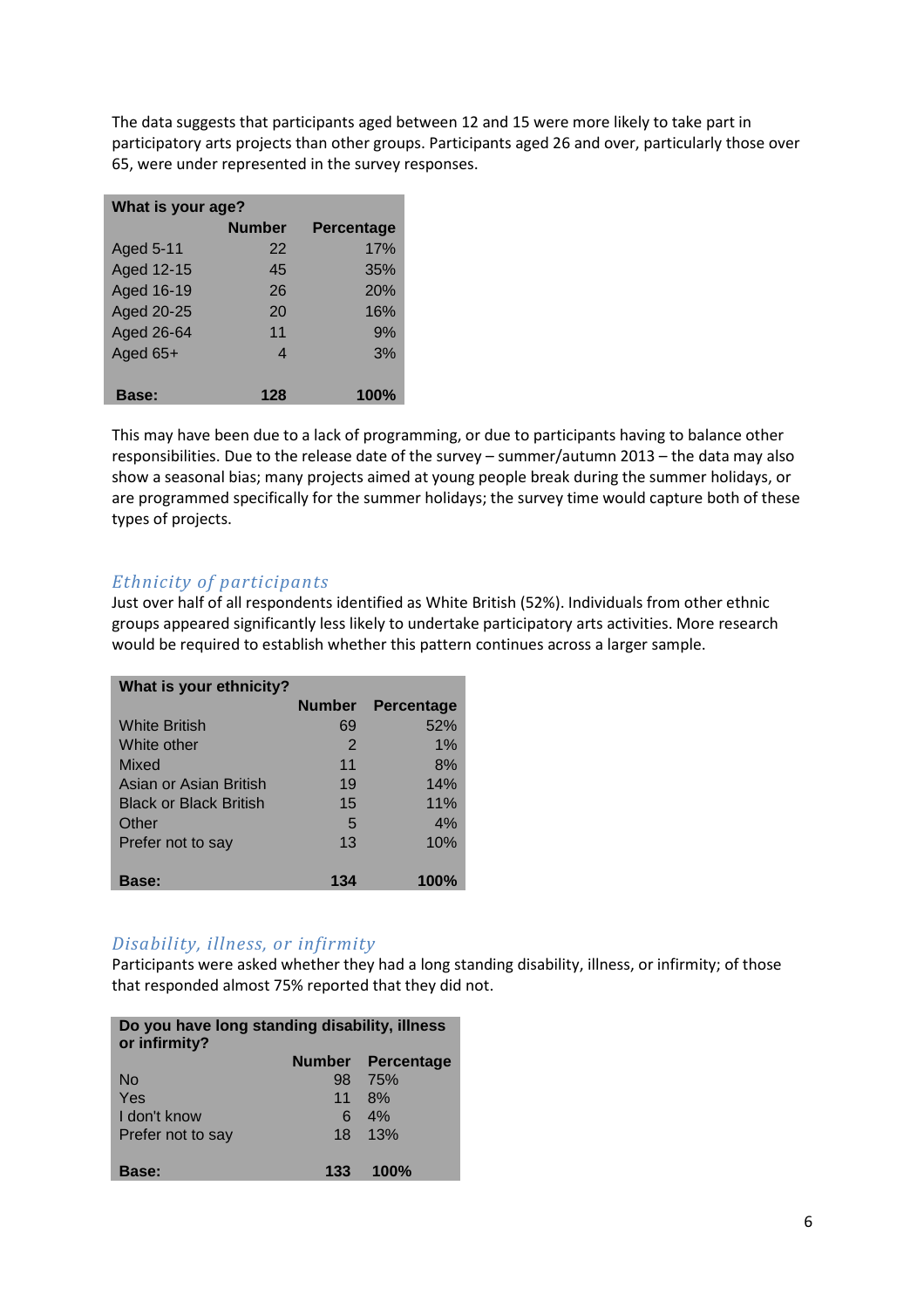Participants did not disclose whether any disability, illness, or infirmity had directly impacted on their experience of the project, however, the data suggests that a disability, infirmity, or long term illness had no effect on how participants reported the quality of their experience, or their enjoyment of the participatory arts projects:

| Rate overall quality of<br>experience: | Do you have a long standing disability, illness, or infirmity? |       |              |                          |                  |
|----------------------------------------|----------------------------------------------------------------|-------|--------------|--------------------------|------------------|
|                                        | N <sub>0</sub>                                                 | Yes   | I don't know | <b>Prefer not to say</b> | <b>Not asked</b> |
| No response                            | 3%                                                             | $0\%$ | 17%          | 21%                      | 0%               |
| Excellent                              | 43%                                                            | 64%   | 33%          | 63%                      | 13%              |
| Very Good                              | 34%                                                            | 27%   | 17%          | 16%                      | 0%               |
| Good                                   | 16%                                                            | 9%    | 17%          | $0\%$                    | 0%               |
| Average                                | 4%                                                             | $0\%$ | 17%          | $0\%$                    | $0\%$            |
| <b>Grand Total</b>                     | 100%                                                           | 100%  | 100%         | <b>100%</b>              | 100%             |

# **Quality Factors**

#### *1. Realistic aims within a suitable time frame and time to reflect*

Not all groups of participants in the survey were asked directly whether 'time to reflect' had been built in to the project. Participants in Group 1, who completed the final survey, was asked if the pacing was right (question 4f) whilst those in Group 2, who completed the draft survey, was asked whether they had time to reflect (questions 4f). Group 3, who completed an edited version of the survey, was not asked this survey question. Participants in Group 2 were also asked if having time to reflect on the project was essential to a quality experience.

72% of participants that responded from Group 1 felt that the pacing was either 'definitely' or 'probably' right. Of those in Group 2 that responded 68% responded that they had time to reflect, whilst a similar number (67%) felt that it was essential or important (choosing 1 or 2 on the response scale) for participants to have time to reflect during a participatory arts project.



| Group 1        |                               |                   |  |  |
|----------------|-------------------------------|-------------------|--|--|
|                | Was the pacing right for you? |                   |  |  |
|                | <b>Number</b>                 | <b>Percentage</b> |  |  |
| Yes definitely | 30                            | 40%               |  |  |
| Yes probably   | 24                            | 32%               |  |  |
| Mixed          | 13                            | 18%               |  |  |
| Probably not   | 5                             | 7%                |  |  |
| Definitely not | $\mathcal{D}_{\mathcal{L}}$   | 3%                |  |  |
| <b>Not</b>     |                               |                   |  |  |
| something I    |                               |                   |  |  |
| expected       |                               |                   |  |  |
|                |                               |                   |  |  |
| <b>Base</b>    | 74                            | 100%              |  |  |
|                |                               |                   |  |  |

The responses from the two sets of questions presented to Group 2 suggest that participants' expectations, in terms of having time to reflect, were largely met.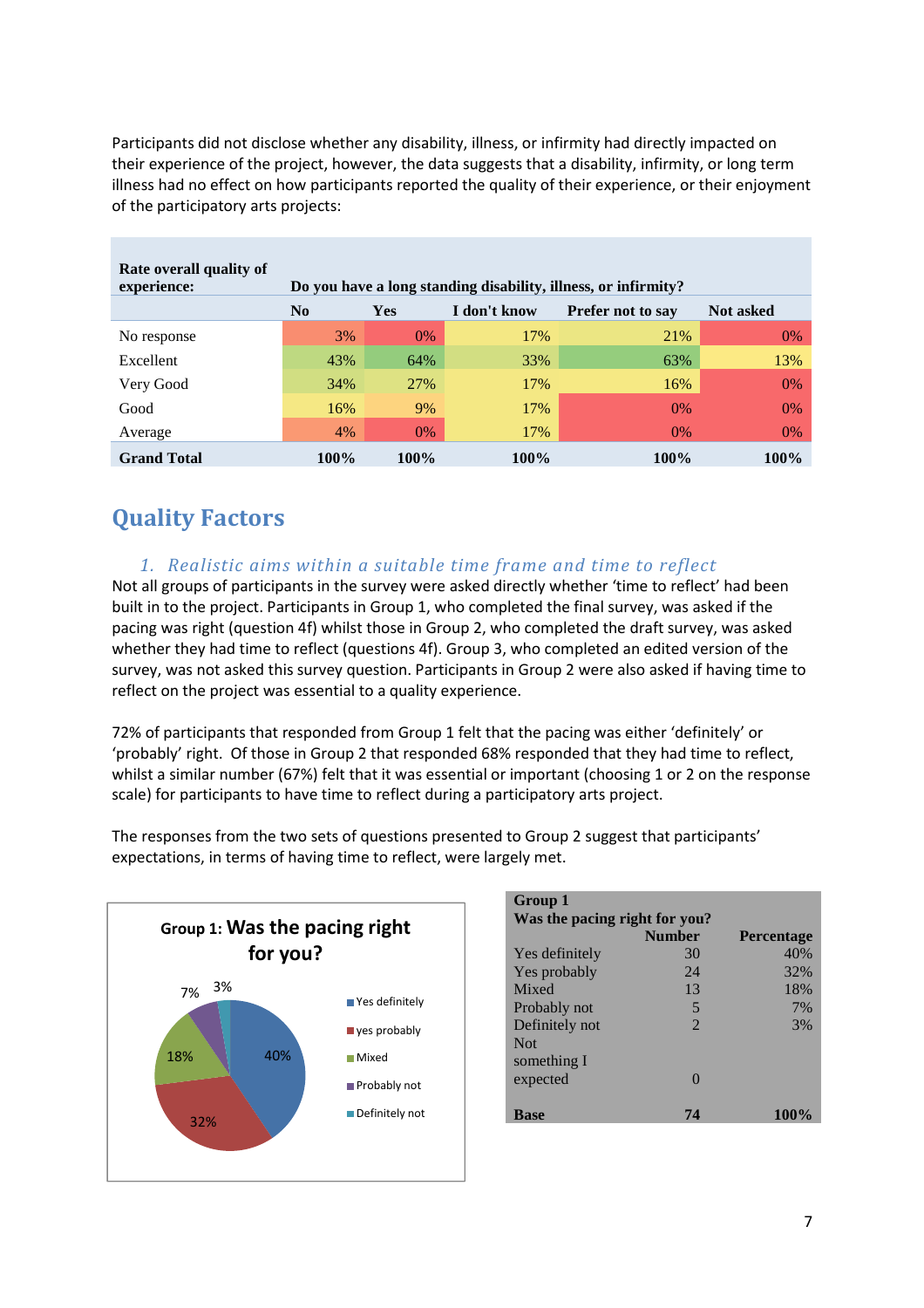

| Group 2:<br>I had time to reflect |                             |                   |
|-----------------------------------|-----------------------------|-------------------|
|                                   | <b>Number</b>               | <b>Percentage</b> |
| 1 Essential                       | 20                          | 45%               |
| 2                                 | 10                          | 23%               |
| 3                                 | 5                           | 11%               |
|                                   | $\overline{2}$              | 5%                |
| 5                                 | 5                           | 11%               |
| 6 Not necessary                   | $\mathcal{D}_{\mathcal{L}}$ | 5%                |
|                                   |                             |                   |
| <b>Base</b>                       |                             | 100%              |



| Group 2:<br>Is having time to reflect necessary for a quality<br>experience? |                |                   |  |
|------------------------------------------------------------------------------|----------------|-------------------|--|
|                                                                              | <b>Number</b>  | <b>Percentage</b> |  |
| 1 Essential                                                                  | 24             | 42%               |  |
| $\mathcal{D}_{\mathcal{L}}$                                                  | 14             | 25%               |  |
| 3                                                                            | q              | 16%               |  |
| 4                                                                            | $\mathfrak{D}$ | 3%                |  |
| 5                                                                            | 7              | 12%               |  |
| 6 Not necessary                                                              |                | 2%                |  |
|                                                                              |                |                   |  |
| <b>Base:</b>                                                                 | 57             | 100%              |  |
|                                                                              |                |                   |  |

The responses from Group 1 suggest that some participants struggled with the pacing of a project at some stage. Pacing the project well is clearly an important factor for quality in a participatory arts project. Participants frequently mentioned pacing as an aspect of the project that reduced the quality of their experience. Participants were sensitive to having to rush, especially if the participatory arts project involved a performance or an exhibition:

"We could do with more time"

"The music and drama should've been more evenly spaced"

"The time was really short"

"It's all one big rush"

"We needed more weeks to rehearse and rehearsals were quite boring"

- "We didn't have much time to practice and we should have had more time"
- "A longer programme that could allow a few more workshop"

#### *2. Feeling valued*

All survey groups were asked different questions that assessed their feeling of value in different ways. Group 1 were asked if they felt their ideas were valued, Group 2 were asked whether they felt ownership of the ideas, and Group 3 were asked whether the ideas for the project came from the whole group. All variations of the questions assessed whether participants felt that they had been able to contribute to the project in a trusting and respecting environment.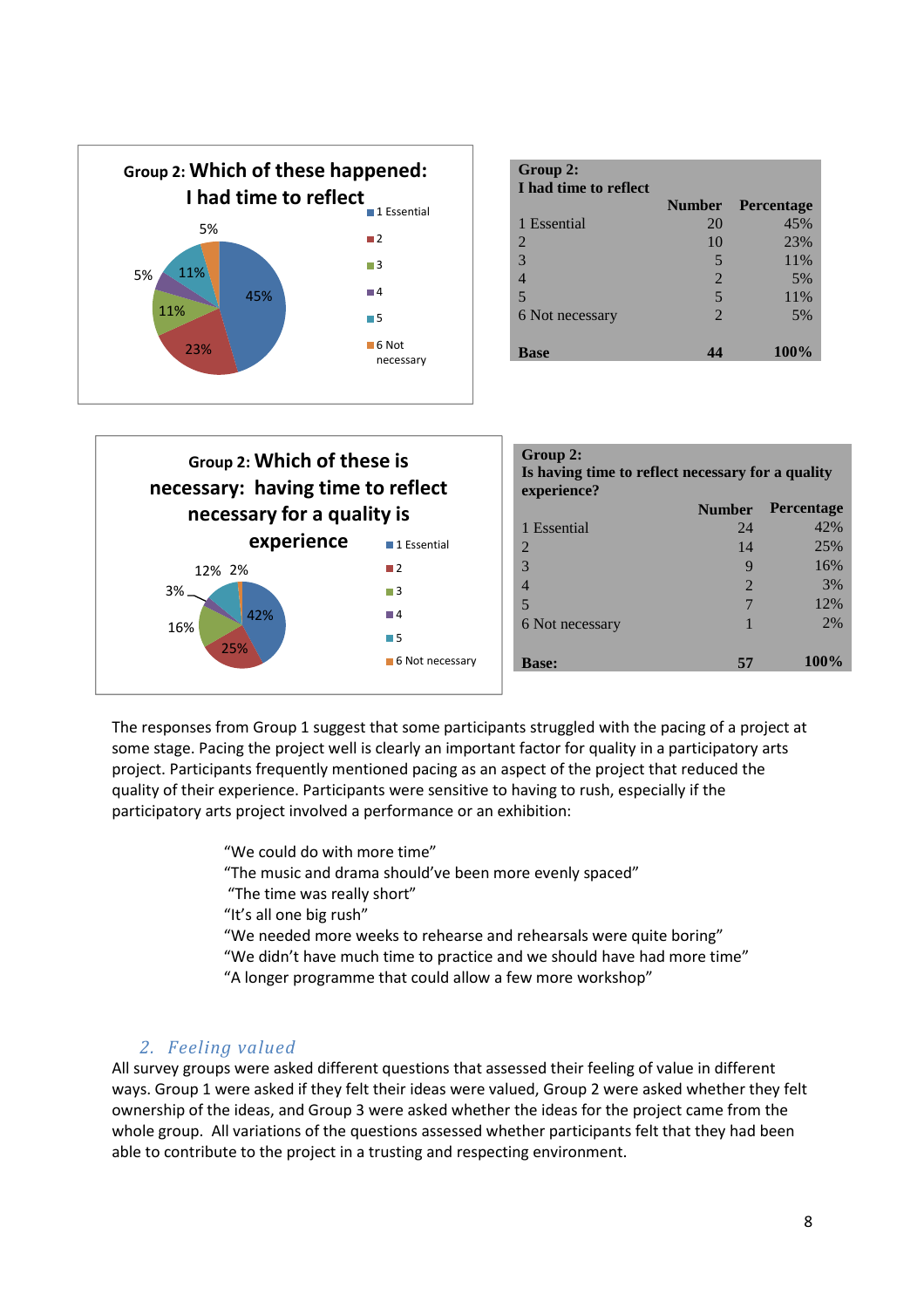

| Group 1: Did you feel your ideas were<br>valued? |                       |                   |
|--------------------------------------------------|-----------------------|-------------------|
|                                                  | <b>Number</b>         | <b>Percentage</b> |
| Yes definitely                                   | 40                    | 52%               |
| Yes probably                                     | 21                    | 28%               |
| Mixed                                            | 12                    | 16%               |
| Probably not                                     | 1                     | $1\%$             |
| Not something I                                  |                       | 3%                |
| expected                                         | $\mathcal{D}_{\cdot}$ |                   |
|                                                  |                       |                   |
| <b>Base</b>                                      | 76                    | <b>100%</b>       |

Of those surveyed 80% of respondents from Group 1 felt that their ideas were either 'definitely' or 'probably', valued whilst 55% of Group 3 responded that ideas for the project definitely or probably came from the whole group.

43% of those in Group 2 felt ownership over ideas, with 49% believing it to be essential or important (choosing 1 or 2 on the response scale). The variation in response rate, in comparison to Groups 1 and 3 may be due to differences in individual projects, however, it may also be due to participant difficulties with the language (see Key learning above). Some organisations reported that not all participants understood what was meant by "ownership of ideas".



| Group 2: Did you feel ownership of the<br>ideas? |               |                   |
|--------------------------------------------------|---------------|-------------------|
|                                                  | <b>Number</b> | <b>Percentage</b> |
| 1 Essential                                      | 11            | 24%               |
| 2                                                | 9             | 19%               |
| 3                                                | 11            | 23%               |
| 4                                                | 8             | 17%               |
| 5                                                | 5             | 11%               |
| 6 Not necessary                                  | $\mathcal{R}$ | 6%                |
|                                                  |               |                   |
| <b>Base</b>                                      | 47            | 100%              |



#### **Group 2: Which of these are necessary for you to have a quality experience? Feeling ownership over the project?**

|                 | <b>Number</b>  | <b>Percentage</b> |
|-----------------|----------------|-------------------|
| 1 Essential     | 22             | 37%               |
| 2               | 7              | 12%               |
| 3               | 14             | 24%               |
|                 | 9              | 15%               |
| 5               | 5              | 9%                |
| 6 Not necessary | $\mathfrak{D}$ | 3%                |
|                 |                |                   |
| <b>Base</b>     | 59             | 100%              |
|                 |                |                   |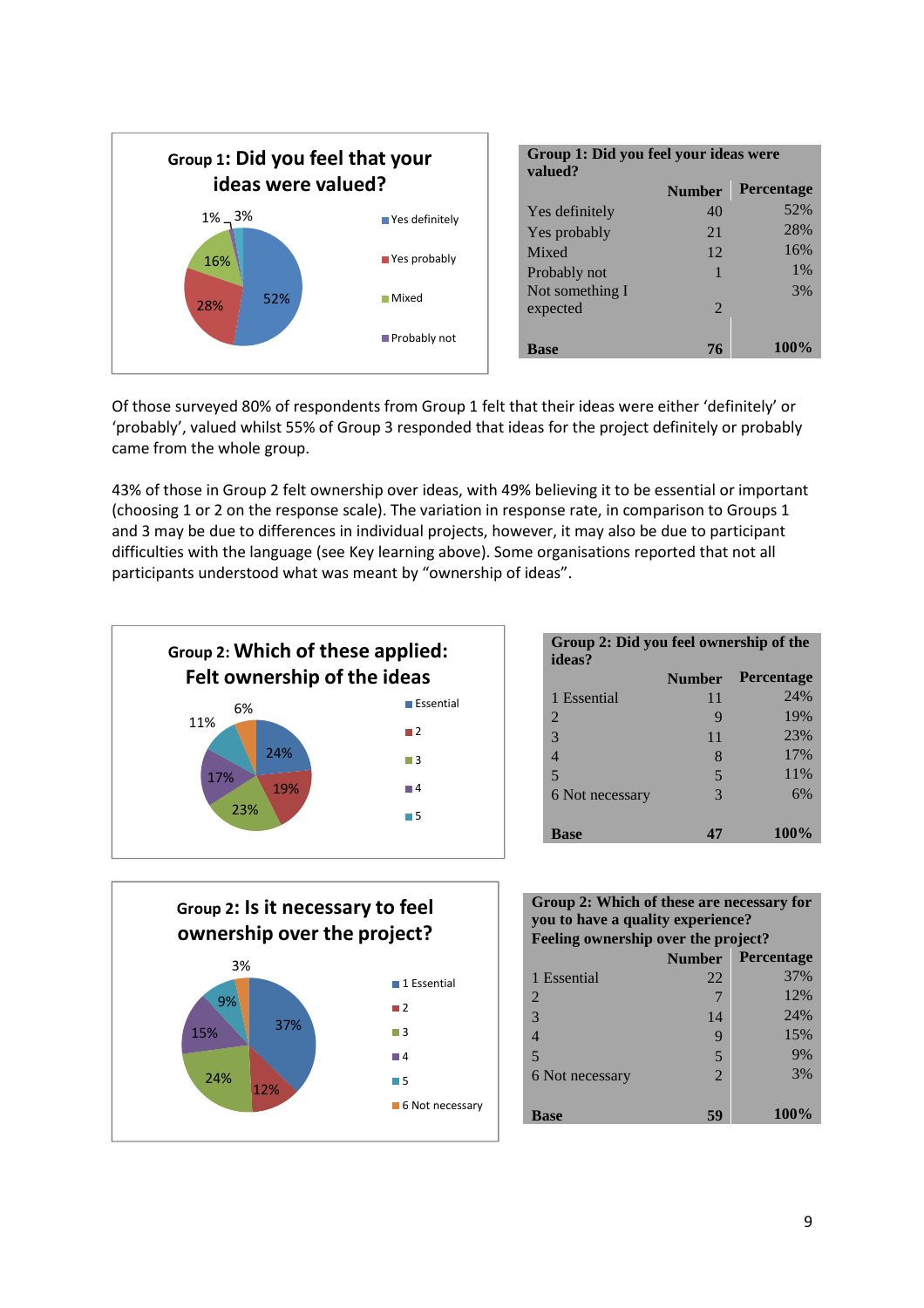

Participants who reported that they felt that their ideas were valued, and felt they were part of the group, were more likely to report a positive experience than those who did not. Feeling valued had a large impact on participants and how they experienced a participatory arts project.

#### *3. Building relationships*

Of those that responded, most participants reported that they felt part of the group during the project; 82% of those in Group 1 and 3 reported that they either 'definitely' or 'probably' felt part of the group whilst 76% of those in Group 2 responded with a 1 or 2 on the response scale. 73% of participants in Group 2 also reported that they felt that they had built relationships with other participants (responding with either 1 or 2 on the response scale).

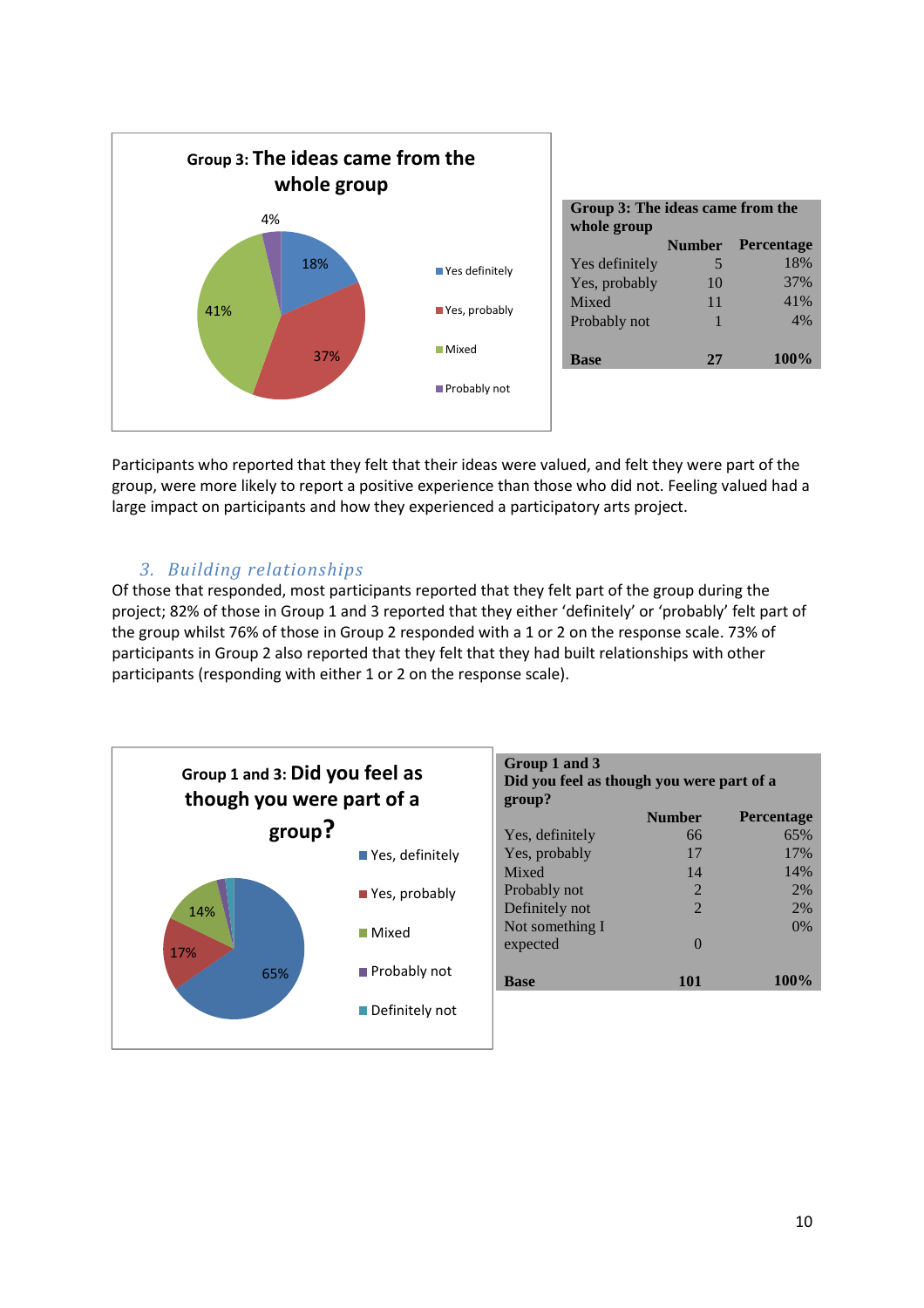

| Group 2<br>Which of these applied: I had a sense of<br>belonging in the group |               |                   |  |
|-------------------------------------------------------------------------------|---------------|-------------------|--|
|                                                                               | <b>Number</b> | <b>Percentage</b> |  |
| 1 Essential                                                                   | 25            | 54%               |  |
| 2                                                                             | 10            | 22%               |  |
| 3                                                                             |               | 15%               |  |
| $\overline{4}$                                                                | 3             | 7%                |  |
| 5                                                                             |               | 2%                |  |
| 6 Not necessary                                                               |               | 0%                |  |
|                                                                               |               |                   |  |
| <b>Base</b>                                                                   | 46            | $100\%$           |  |

| Group 2: Which of these happened: I |                              | Group 2<br>I developed a relationship with other participants |               |                   |
|-------------------------------------|------------------------------|---------------------------------------------------------------|---------------|-------------------|
| developed a relationship with       |                              |                                                               | <b>Number</b> | <b>Percentage</b> |
|                                     | other participants           |                                                               | 28            | 60%               |
|                                     | $\blacksquare$ Essential     | $\overline{2}$                                                | 6             | 13%               |
| 6% 2%<br>4%                         |                              | 3                                                             |               | 15%               |
|                                     | $\blacksquare$ 2             | $\overline{4}$                                                | C             | 4%                |
| 15%                                 | $\Box$ 3                     | 5                                                             | 3             | 6%                |
| 60%                                 | $\Box$ 4                     | 6 Not necessary                                               |               | 2%                |
| 13%                                 | $\blacksquare$ 5             | <b>Base</b>                                                   | 47            | 100%              |
|                                     | $\blacksquare$ Not necessary |                                                               |               |                   |

The development of relationships with participants and artists was clearly important for those involved. 86% of those that responded from Group 2 felt that having a sense of belonging with other participants was essential or important (1 or 2 on the response scale) whilst 87% of respondents from Group 2 felt that that developing relationships with other participants was essential or important (1 or 2 on the response scale).



| <b>Group 2</b><br>Which of these is necessary: Having a<br>sense of belonging in the group |                |                          |  |
|--------------------------------------------------------------------------------------------|----------------|--------------------------|--|
|                                                                                            |                | <b>Number</b> Percentage |  |
| 1 Essential                                                                                | 39             | 67%                      |  |
| 2                                                                                          | 11             | 19%                      |  |
| 3                                                                                          | $\overline{4}$ | 7%                       |  |
| 4                                                                                          | 3              | 5%                       |  |
| 5                                                                                          |                | 2%                       |  |
| 6 Not something I                                                                          |                | 0%                       |  |
| expected                                                                                   |                |                          |  |
|                                                                                            |                |                          |  |
| <b>Base</b>                                                                                | 58             | 100%                     |  |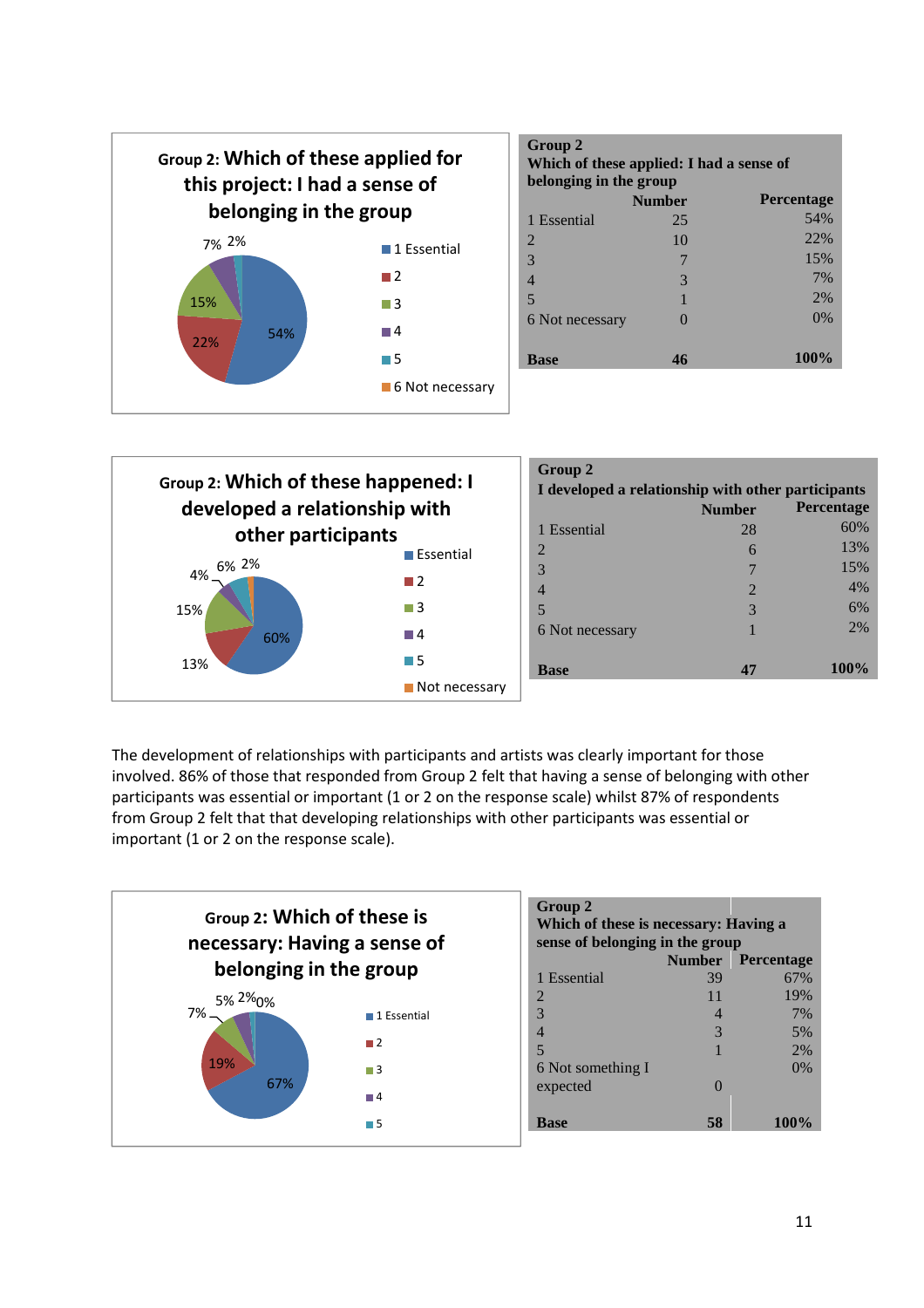

| Group 2<br>Which of these is necessary: developing<br>a relationship with other participants |               |                   |  |
|----------------------------------------------------------------------------------------------|---------------|-------------------|--|
|                                                                                              | <b>Number</b> | <b>Percentage</b> |  |
| 1 Essential                                                                                  | 44            | 72%               |  |
| $\mathcal{D}_{\mathcal{L}}$                                                                  | 9             | 15%               |  |
| 3                                                                                            | 4             | 7%                |  |
| 4                                                                                            |               | 2%                |  |
| 5                                                                                            |               | 2%                |  |
| 6 Not necessary                                                                              |               | 2%                |  |
| Base                                                                                         |               | 100%              |  |

When giving additional feedback participants referred to the other participants, as well as the artists, as reasons for their enjoyment of the participatory arts project:

"Diverse mix of people was inspirational"

"Teamwork [enhanced the quality of my experience]"

"Great people, great beats"

"The people involved (participants and leaders)… [enhanced the quality of my experience]" "Meeting new people [enhanced the quality of my experience]"

"The people leading it were nice…"

"Wonderfully talented, funny and very charming people"

"I feel privileged to have worked among such great people"

"How friendly everyone was. We learned from them and them from us"

"Sharing our work in a group. The atmosphere was really nice so sharing our work really enhanced my experience"

#### *4. Suitable support and resources*

Of those who responded 96% of Group 1 felt that they were either 'definitely' or 'probably' given the support that they needed from the artist. The data suggests that artists were either highly experienced, or specifically able, to understand and respond to participant needs.



| Group 1<br>Did the artist leader give you the support<br>vou needed? |               |                   |  |
|----------------------------------------------------------------------|---------------|-------------------|--|
|                                                                      | <b>Number</b> | <b>Percentage</b> |  |
| Yes definitely                                                       | 61            | 80%               |  |
| Yes probably                                                         | 12            | 16%               |  |
| Mixed                                                                |               | 2%                |  |
| Probably not                                                         |               | 2%                |  |
| Definitely not                                                       |               | 0%                |  |
| Not something I expected                                             | $\Omega$      | 0%                |  |
| <b>Base</b>                                                          | 75            | 100%              |  |

67% of those in Group 3 responded that they either 'definitely' or 'probably' enjoyed working with the artists with a further 15% responding that they felt "mixed". Given the small sample size here,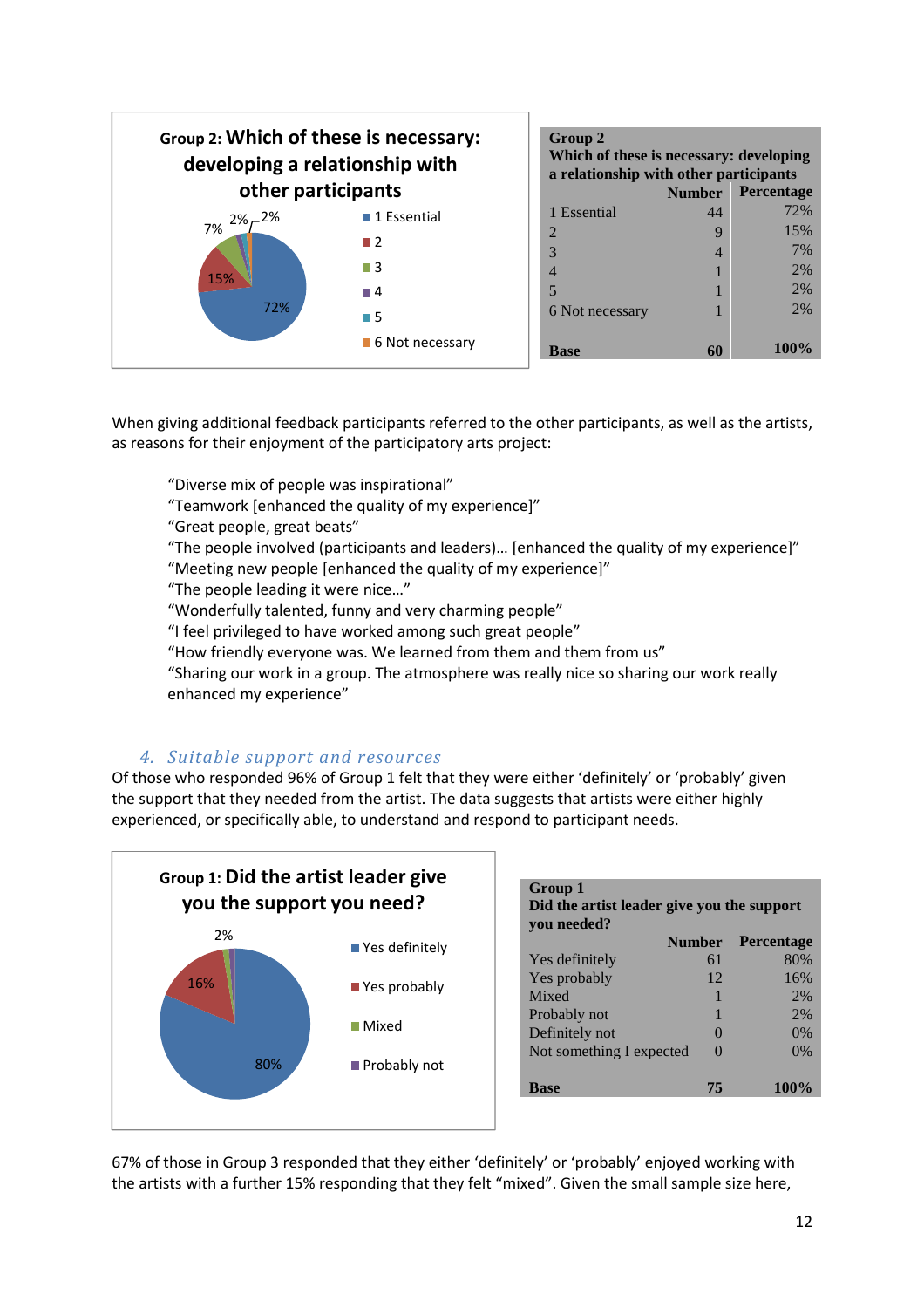further research would need to be done to assess whether participant enjoyment in this context is affected by the support that they receive from the artists.



Feedback from participants suggests that support from artists was highly valued:

"The support given [enhanced the quality of my experience]"

"…The challenges set by my instructors and the performance opportunities [enhanced the quality of my experience]"

 "The one to one sessions were helpful as I've never received feedback on my work and it made me feel like more of a professional artist"

Group 2 were not surveyed on the support they received from artists.

Groups 1 and 2 were also asked about the spaces used during their participatory arts activity. Of those that responded from Group 1, 86% felt that the spaces were 'definitely' or 'probably' of high quality whilst 75% of those that responded from Group 2 responded with a 1 or 2 on the response scaling.

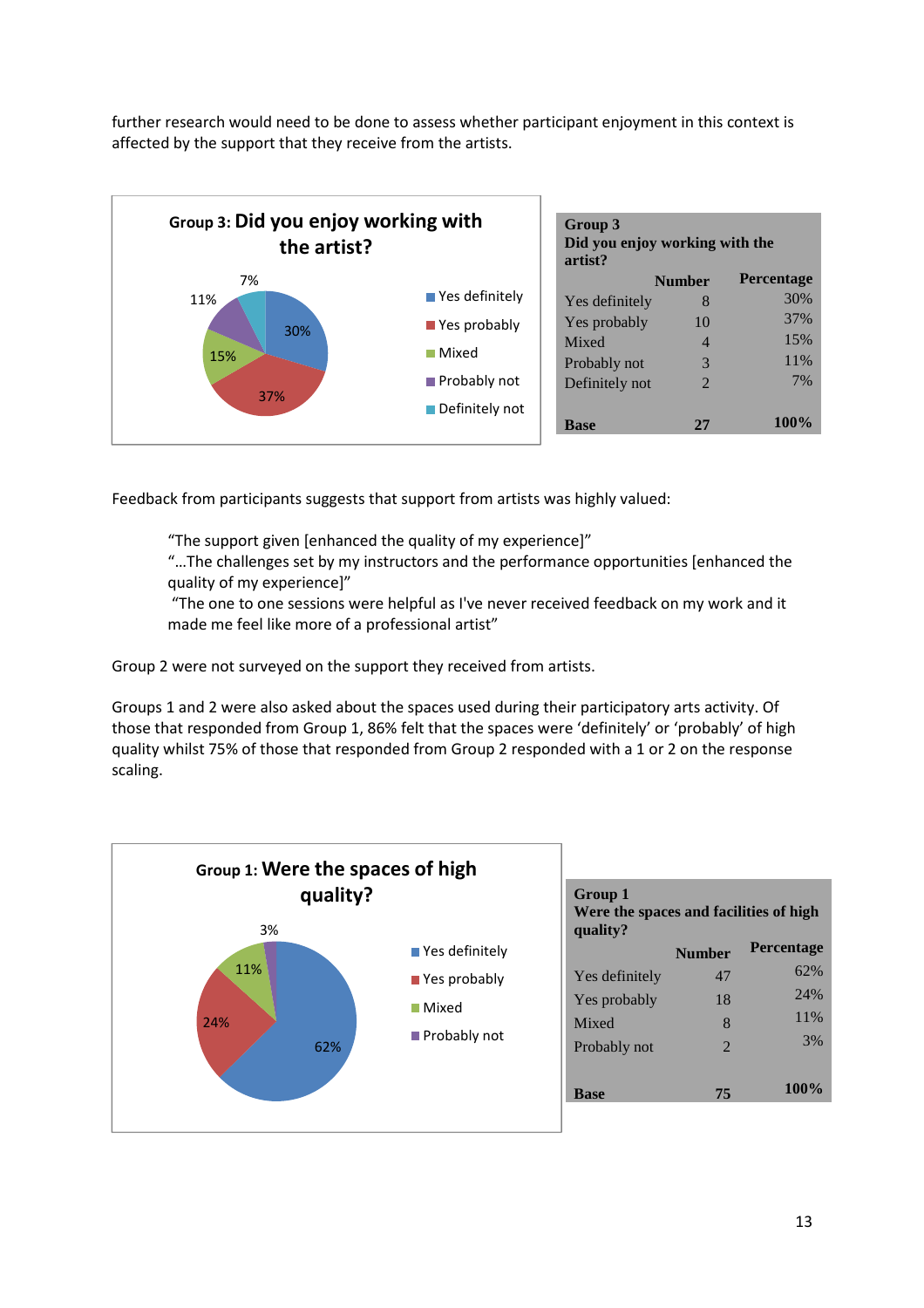

Although most participants felt that they had used high quality spaces, or a professional working environment, the data from Group 2 suggests that this was slightly less important to participants than the other identified quality factors.



| Group 2<br>Which of these are necessary: a<br>professional working environment |    |                          |  |
|--------------------------------------------------------------------------------|----|--------------------------|--|
|                                                                                |    | <b>Number Percentage</b> |  |
| 1 Essential                                                                    | 26 | 46%                      |  |
| $\overline{2}$                                                                 | 12 | 20%                      |  |
| 3                                                                              | 12 | 20%                      |  |
| $\overline{4}$                                                                 | 3  | 5%                       |  |
| 5                                                                              |    | 2%                       |  |
| 6 Not necessary                                                                | Δ  | 7%                       |  |
| <b>Base</b>                                                                    | 58 | 100%                     |  |

Whilst the responses suggest that a professional working environment may not be the top priority for participants it is clear that they do still expect good quality spaces, access to good quality resources, as well as equal access to materials and support from artists:

"The space allocated was good although dark and often cold, so it was a drawback… albeit a minor one"

"Resources and time were maybe spread thinly…"

"Loved the food"

"I didn't have any professional aspect"

"Frequent and high quality workshops [enhanced the quality of my experience]"

#### *5. Developing skills*

#### *Developing artistic skills*

Most participants who responded to this question felt that they had been encouraged to achieve a high standard, or that their artistic skills had been developed. Of those that responded 87% of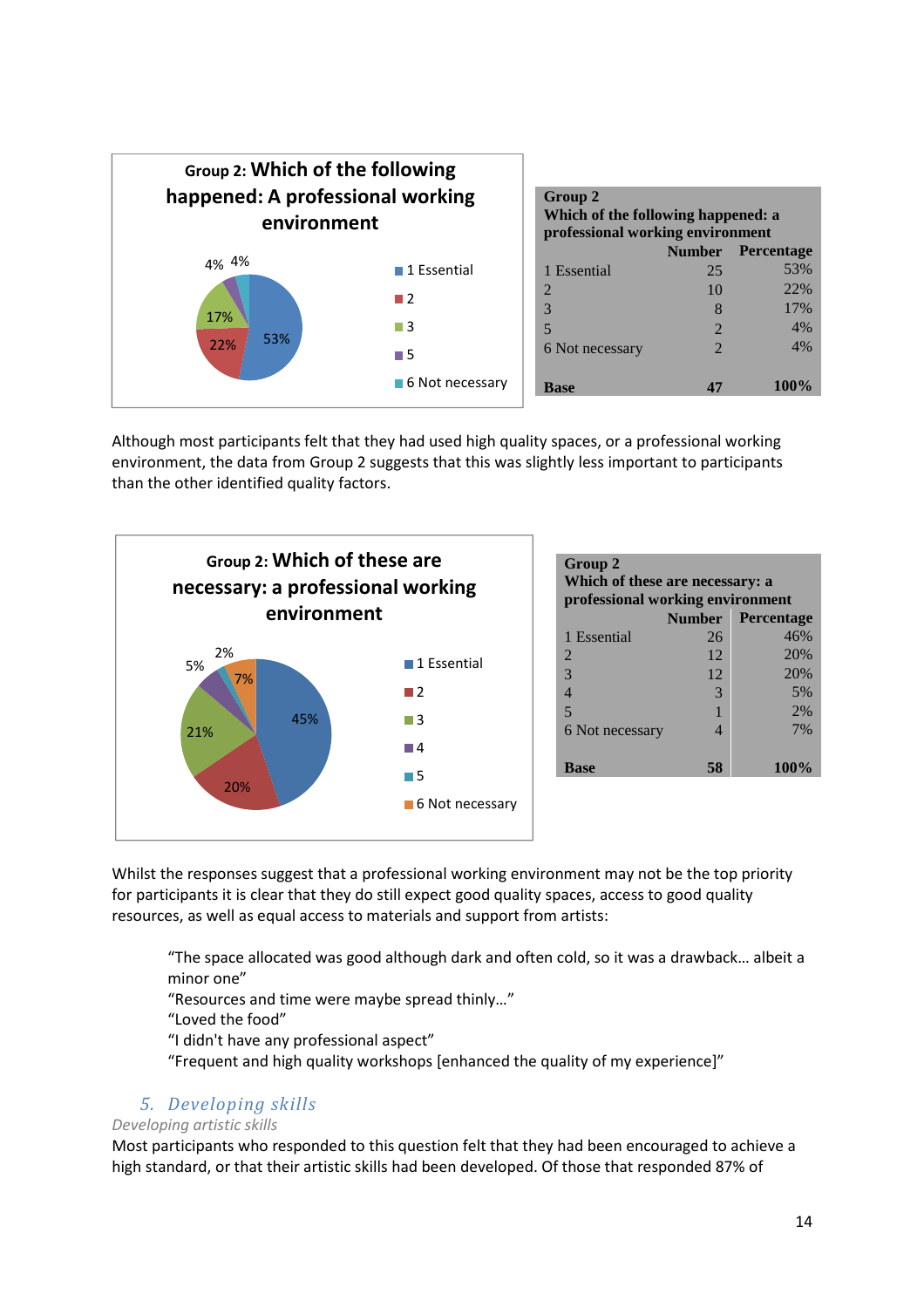participants in Group 1 felt that they had either 'definitely' or 'probably' been encouraged to achieve a high standard whilst 75% of those that had responded from Group 2 felt that they had developed their artistic skills (responding with a 1 or 2 on the response scale). Respondents from Group 2 also felt that developing artistic skills was important when taking part in a quality participatory arts project:

| Group 2<br>Which of these is necessary: developing artistic<br>skills |                       |                   |  |
|-----------------------------------------------------------------------|-----------------------|-------------------|--|
|                                                                       | <b>Number</b>         | <b>Percentage</b> |  |
| 1 Essential                                                           | 35                    | 59%               |  |
| 2                                                                     | 6                     | 10%               |  |
| 3                                                                     | 11                    | 19%               |  |
|                                                                       | 4                     | 7%                |  |
| 5                                                                     | $\mathcal{D}_{\cdot}$ | 3%                |  |
| 6 Not necessary                                                       |                       | 2%                |  |
|                                                                       |                       |                   |  |
| <b>Base</b>                                                           | 59                    | 100%              |  |

Fewer participants in Group 3 (44%) responded that they had 'definitely' or 'probably' developed their artistic skills but this may be due confusion over language (the participatory arts activity was based around music).

Participants who felt they had developed their artistic skills, or felt encouraged to achieve a high standard, were also more likely to rate the participatory arts project as 'excellent' than those who had not.



| Group 1<br>Did you feel that you were encouraged to<br>achieve a high standard? |                             |                   |  |
|---------------------------------------------------------------------------------|-----------------------------|-------------------|--|
|                                                                                 | <b>Number</b>               | <b>Percentage</b> |  |
| Yes definitely                                                                  | 42                          | 57%               |  |
| Yes probably                                                                    | 22                          | 30%               |  |
| Mixed                                                                           | 8                           | 11%               |  |
| Probably not                                                                    | $\mathcal{D}_{\mathcal{A}}$ | 2%                |  |
| Base                                                                            | 74                          | 100%              |  |



| Group 2<br>Which of these happened: developing<br>artistic skills |                       |                   |  |
|-------------------------------------------------------------------|-----------------------|-------------------|--|
|                                                                   | <b>Number</b>         | <b>Percentage</b> |  |
| 1 Essential                                                       | 23                    | 51%               |  |
| 2                                                                 | 11                    | 24%               |  |
| 3                                                                 | 3                     | 7%                |  |
| 4                                                                 | 5                     | 11\%              |  |
| 5                                                                 | $\mathcal{D}_{\cdot}$ | 5%                |  |
| 6 Not necessary                                                   | 1                     | 2%                |  |
|                                                                   |                       |                   |  |
| <b>Base</b>                                                       | 45                    | 100%              |  |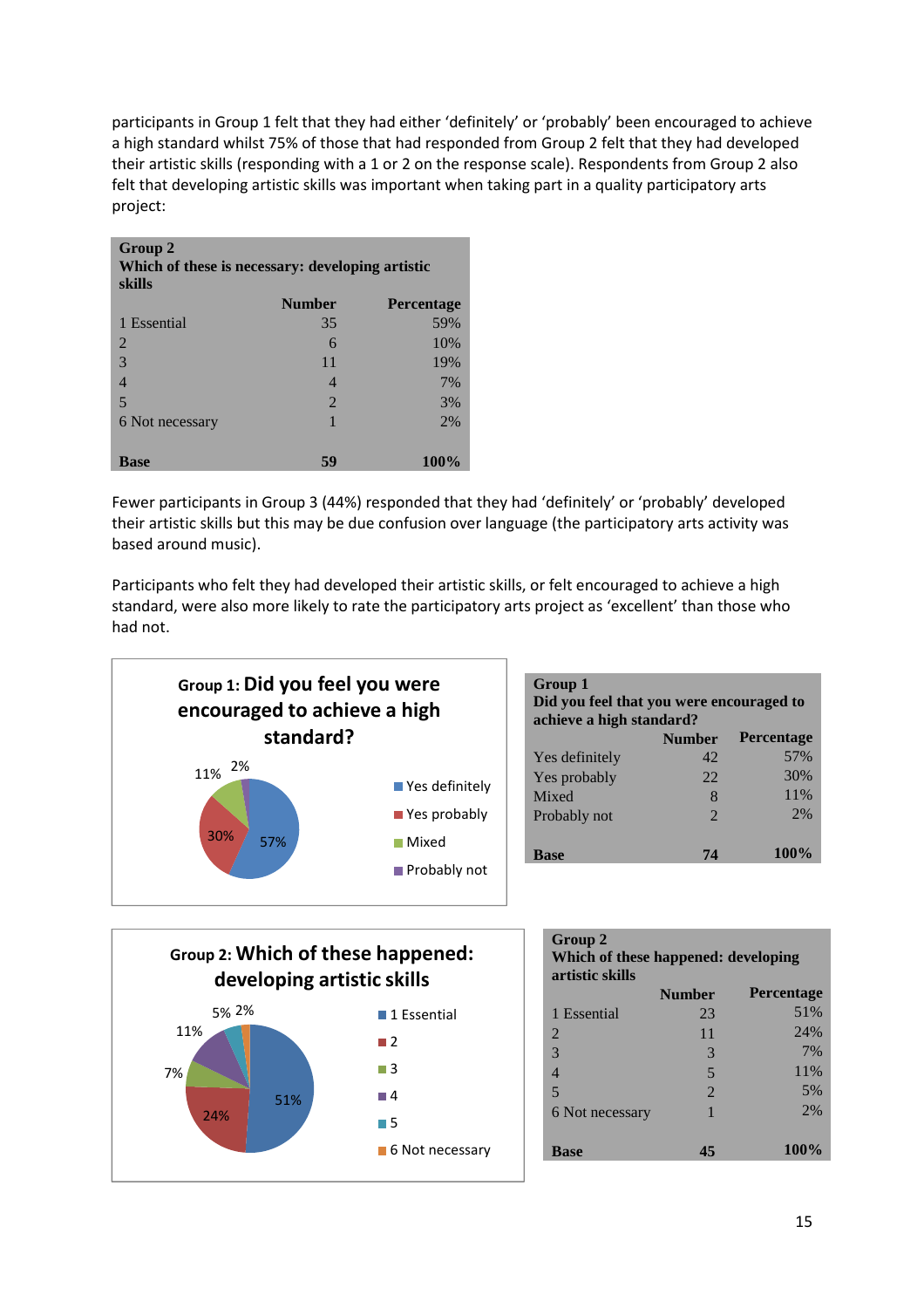

| Group 3<br>Did you develop your artistic skills? |               |                   |
|--------------------------------------------------|---------------|-------------------|
|                                                  | <b>Number</b> | <b>Percentage</b> |
| Yes, definitely                                  | 6             | 22%               |
| Yes, probably                                    | 6             | 22%               |
| Mixed                                            | 9             | 33%               |
| Probably not                                     | 5             | 19%               |
| Definitely not                                   | 1             | 4%                |
|                                                  |               |                   |
| <b>Base</b>                                      | 27            | $100\%$           |

#### *Developing non artistic skills*

Participants completing this survey also felt that they were able to develop their non-artistic skills during the participatory arts project. Of those that responded 78% of participants from Groups 1 and 3 reported that they were either 'definitely' or 'probably' given enough scope to develop their personal skills/ non- artistic skills whilst 63% of those that responded from Group 2 also felt that they were able to develop their non-artistic skills (choosing 1 and 2 on the response scale).



#### **Group 1 and 3**

| Were you given enough scope to<br>improve your personal skills? |                |      |  |
|-----------------------------------------------------------------|----------------|------|--|
| <b>Percentage</b><br><b>Number</b>                              |                |      |  |
| Yes definitely                                                  | 50             | 49%  |  |
| Yes probably                                                    | 30             | 29%  |  |
| Mixed                                                           | 15             | 15%  |  |
| Probably not                                                    | 5              | 5%   |  |
| Definitely not                                                  | $\mathfrak{D}$ | 2%   |  |
| <b>Base</b>                                                     | 102            | 100% |  |



| Did this happen: developing non-<br>artistic skills |               |                   |  |
|-----------------------------------------------------|---------------|-------------------|--|
|                                                     | <b>Number</b> | <b>Percentage</b> |  |
| 1 Essential                                         | 17            | 40%               |  |
| $\overline{2}$                                      | 10            | 23%               |  |
| 3                                                   | 7             | 165               |  |
| $\overline{\mathcal{A}}$                            | 3             | 7%                |  |
| 5                                                   |               | 2%                |  |
| 6 Not necessary                                     | 5             | 12%               |  |
| <b>Base</b>                                         | 43            | 100%              |  |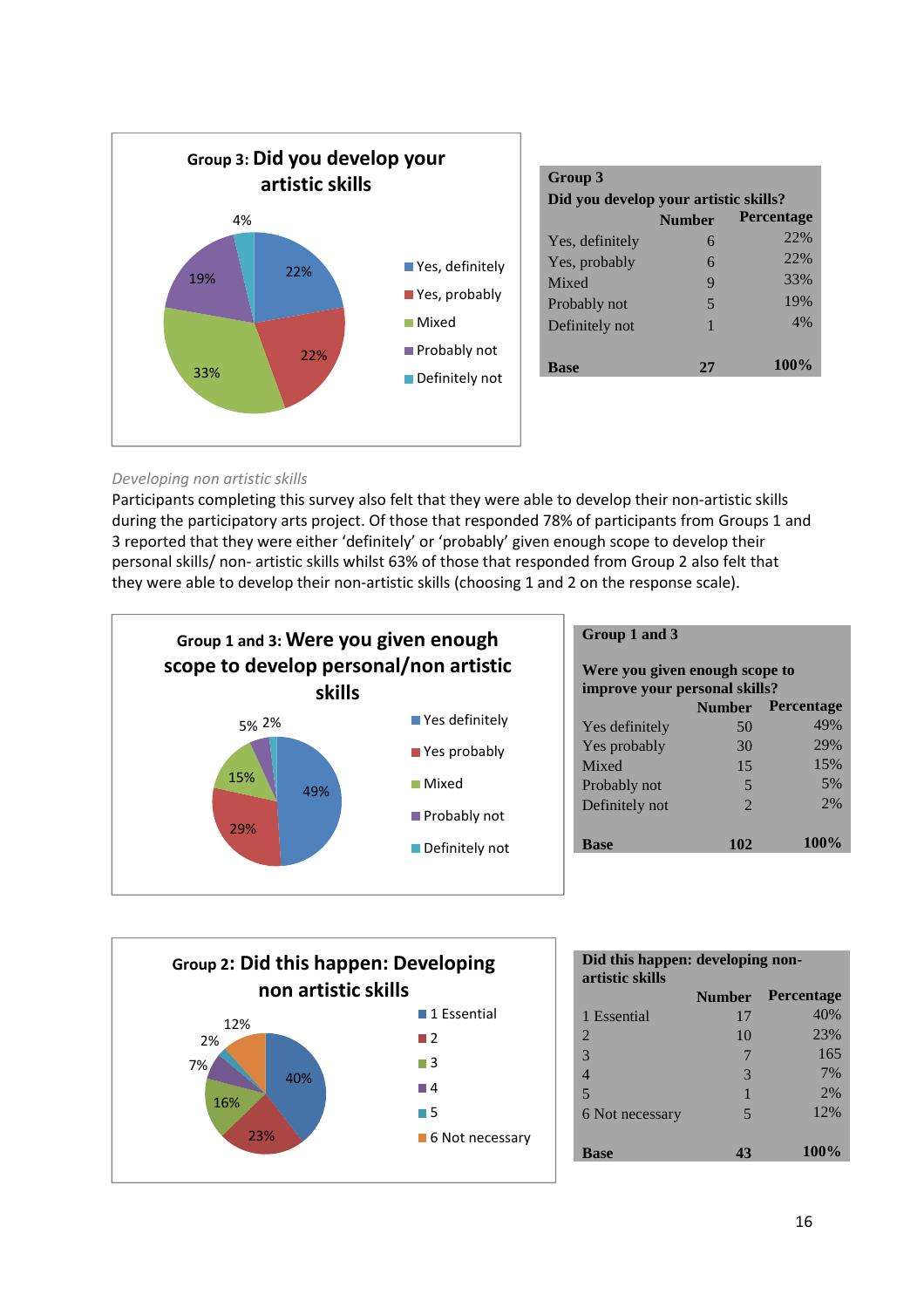The data also suggests that participants felt that developing non-artistic skills was an important part of a participatory arts project. Of those that responded to the question "Is the following necessary for a quality arts project: developing non artistic skills (asked to Group 2 participants only) over half of respondents (53%) reported that developing new skills was essential or important (answering 1 or 2 on the response scale)

| Group 2                                           |               |                   |
|---------------------------------------------------|---------------|-------------------|
| Is this necessary: developing non artistic skills |               |                   |
|                                                   | <b>Number</b> | <b>Percentage</b> |
| 1 Essential                                       | 20            | 37%               |
| 2                                                 | 9             | 16%               |
| 3                                                 | 10            | 18%               |
| 4                                                 | 6             | 11%               |
| 5                                                 | 4             | 7%                |
| 6 Not necessary                                   | 6             | 11%               |
|                                                   |               |                   |
| Base                                              | 55            | 100%              |

Several participants felt that developing non-artistic skills had been particularly important for their enjoyment of the project as they had developed their confidence. This was particularly evident in performance based projects:

 "The drama and acting enhanced it because of our energy and boosted our confidence" "The drama was really fun and boosted up my confidence in performing"

Participants aged 16-25 also reported more interest in developing skills – both artistic and nonartistic skills – as a way of developing their employability skills. Whilst participants enjoyed working with artists, this age group was explicit about the desire to learn from professionals and discover further opportunities:

 "Learning how to interview, review…" "It has led to new opportunities and experiences with other people involving film making" "I like because good for future plan [sic]" "Meeting pro people so you can learn from them" "Having access to industry professionals"

**Group 1** 

#### *Experimentation and risk taking*



| Were you encouraged to try new things |                   |                   |  |  |  |
|---------------------------------------|-------------------|-------------------|--|--|--|
| and experiment?                       | <b>Number</b>     | <b>Percentage</b> |  |  |  |
| Yes, definitely                       | 55                | 73%               |  |  |  |
| Yes, probably                         | 13                | 17%               |  |  |  |
| Mixed                                 | 6                 | 8%                |  |  |  |
| Probably not                          |                   | 2%                |  |  |  |
| Definitely not                        | $\mathbf{\Omega}$ | 0%                |  |  |  |
| <b>Base</b>                           | 75                | 100%              |  |  |  |
|                                       |                   |                   |  |  |  |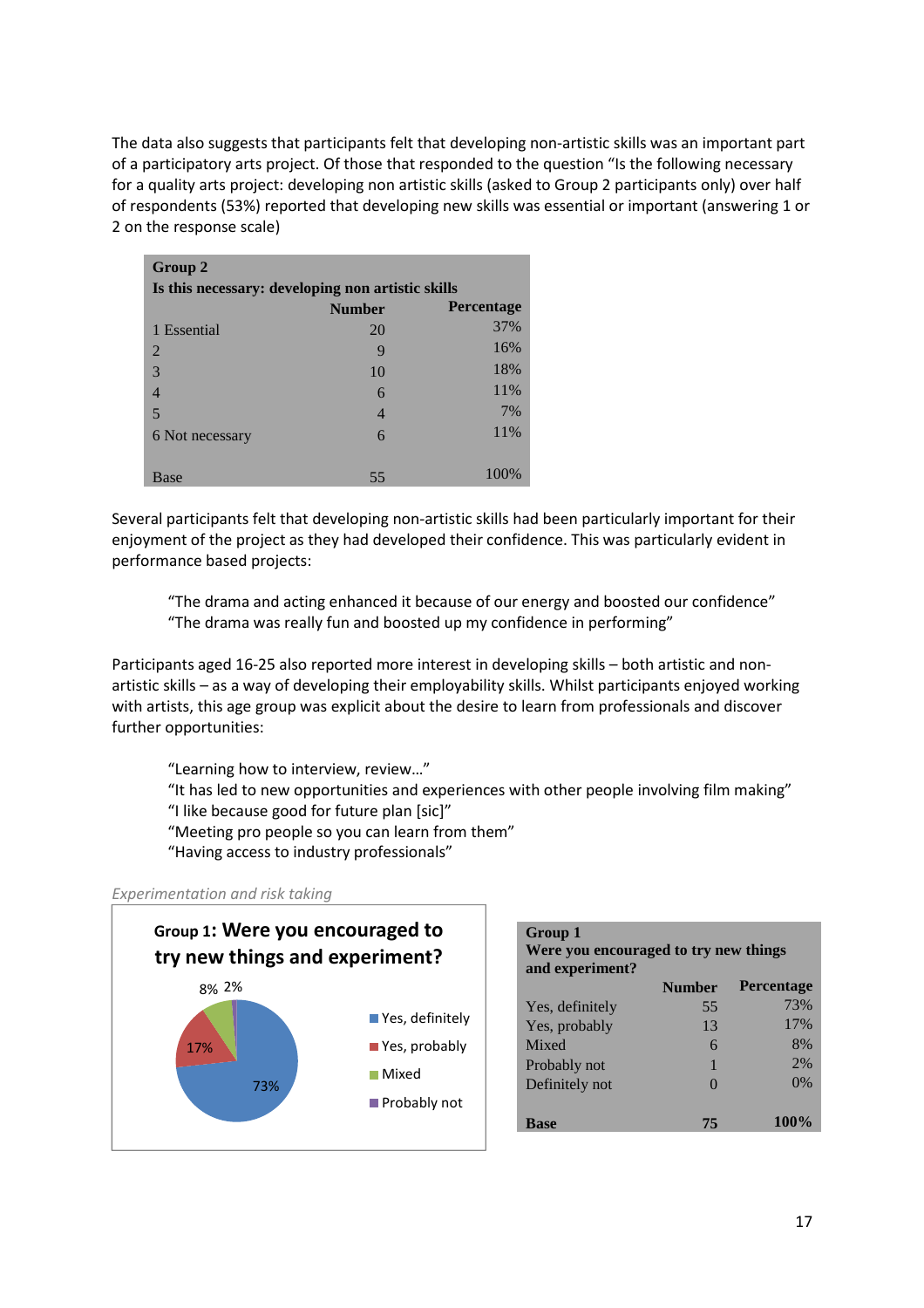Overall participants in the survey appear to have felt encouraged and able to try new things. Of those that responded 90% of Group 1 felt that they were either 'definitely' or 'probably' encouraged to try new things. Of those that responded from Group 2 75% felt that the atmosphere was open to experimentation and risk taking (1 and 2 on the response scale).



Over half of respondents in Group 3 (55%) also appeared comfortable trying new things, although more individuals than in other groups (23%) reported that they were 'probably' or 'definitely' not comfortable; this may be due to differences in the specific project; for example the age of the participants, the specific activities that were undertaken in the project, or the organisation of the project, may have impacted on the responses. Additional research would be valuable to develop more understanding of why some projects are able to establish an atmosphere that enables participants to try new things and experiment.



Although not all participants were comfortable trying new things, or undertaking risk, some participants appear to have felt it was an important aspect of a participatory arts project. Participants in Group 2 were asked whether an atmosphere open to experimentation and risk taking was necessary for a quality arts project; of those that responded 76% felt that it was important that the atmosphere was open (responding with 1 or 2 on the response scale).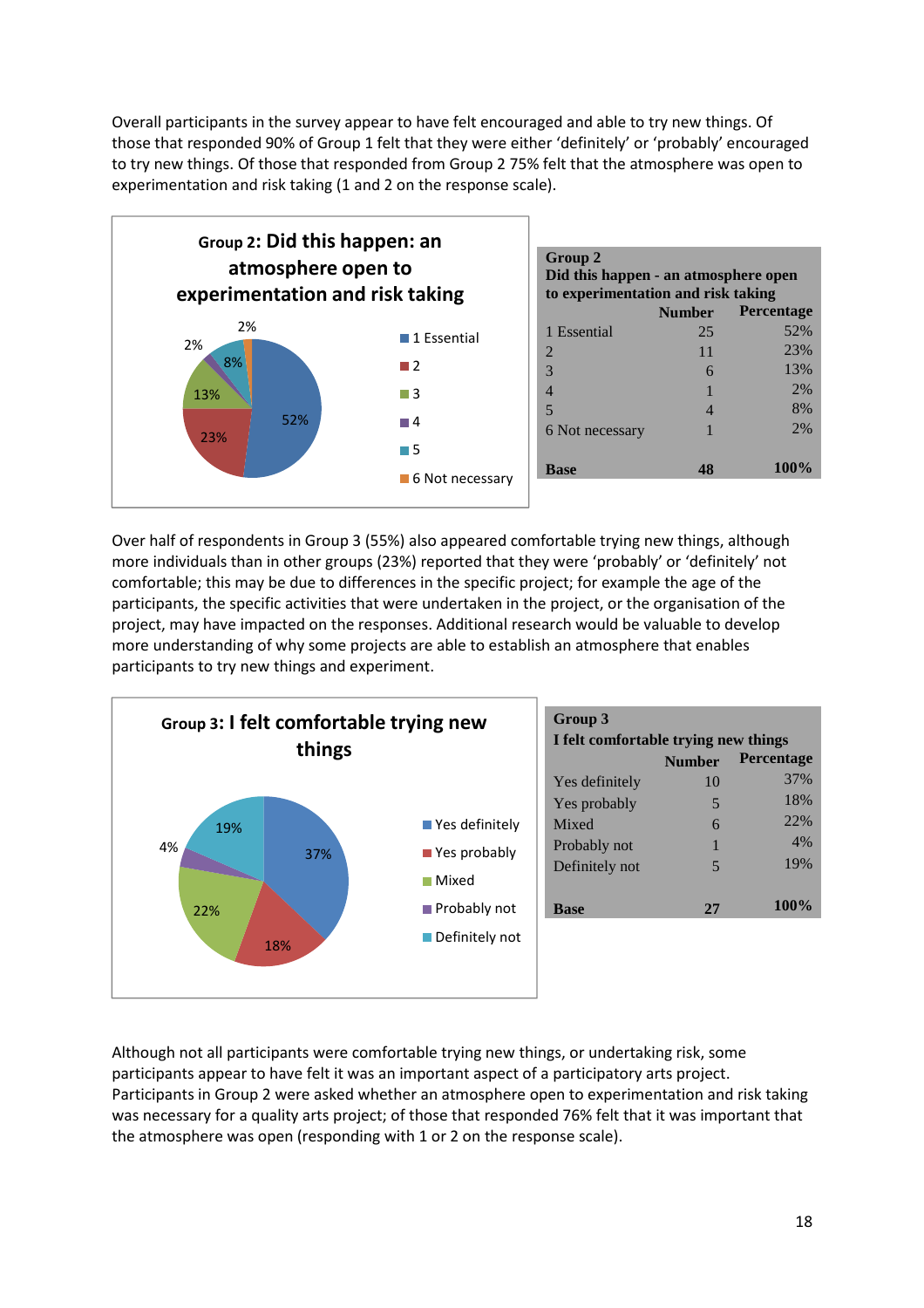

| <b>Group 2</b><br>Is the following necessary: an atmosphere<br>open to experimentation and risk taking |                          |                   |  |  |  |  |  |
|--------------------------------------------------------------------------------------------------------|--------------------------|-------------------|--|--|--|--|--|
|                                                                                                        | <b>Number</b>            | <b>Percentage</b> |  |  |  |  |  |
| 1 Essential                                                                                            | 30                       | 56%               |  |  |  |  |  |
| $\mathfrak{D}$                                                                                         | 11                       | 20%               |  |  |  |  |  |
| 3                                                                                                      | 5                        | 9%                |  |  |  |  |  |
| 4                                                                                                      | $\mathcal{R}$            | 6%                |  |  |  |  |  |
| 5                                                                                                      | $\overline{\mathcal{A}}$ | 7%                |  |  |  |  |  |
| 6 Not necessary                                                                                        |                          | 2%                |  |  |  |  |  |
|                                                                                                        |                          |                   |  |  |  |  |  |
| Base                                                                                                   | 54                       | <b>100%</b>       |  |  |  |  |  |

Other participants throughout the survey also specifically mentioned the open atmosphere and experimentation as aspects of the project that enhanced their experience:

"When we could workshop and experiment with new moves etc."

- "Opportunities to try new techniques [enhanced the quality of my experience]"
- "Everything that was put in place created a very encouraging environment"

#### *6. Artists as collaborators*

The majority of participants appear to have experienced artists working with them in a collaborative way; 61% of participants felt that ideas for projects came equally from artists and participants/ were mixed, and a further 27% felt that ideas came from the artist with input from the participants. Given that artists working in participatory settings often appear to prefer working collaboratively with participants this is perhaps not surprising<sup>3</sup>.



| Which approach did this project take                    | Number:         | <b>Percentage</b> |
|---------------------------------------------------------|-----------------|-------------------|
| Idea came from the artist                               |                 | 9%                |
| Idea came from the artist with input from participants  | 34              | 27%               |
| Mixed/ ideas came equally from artists and participants | 75              | 61%               |
| Ideas came from participants                            | 4               | 3%                |
| <b>Base</b>                                             | 12 <sub>A</sub> | 100.0%            |

l <sup>3</sup> Dean, F. (2012) research Report: Learning From ArtWorks Scotland peer to peer networks. P22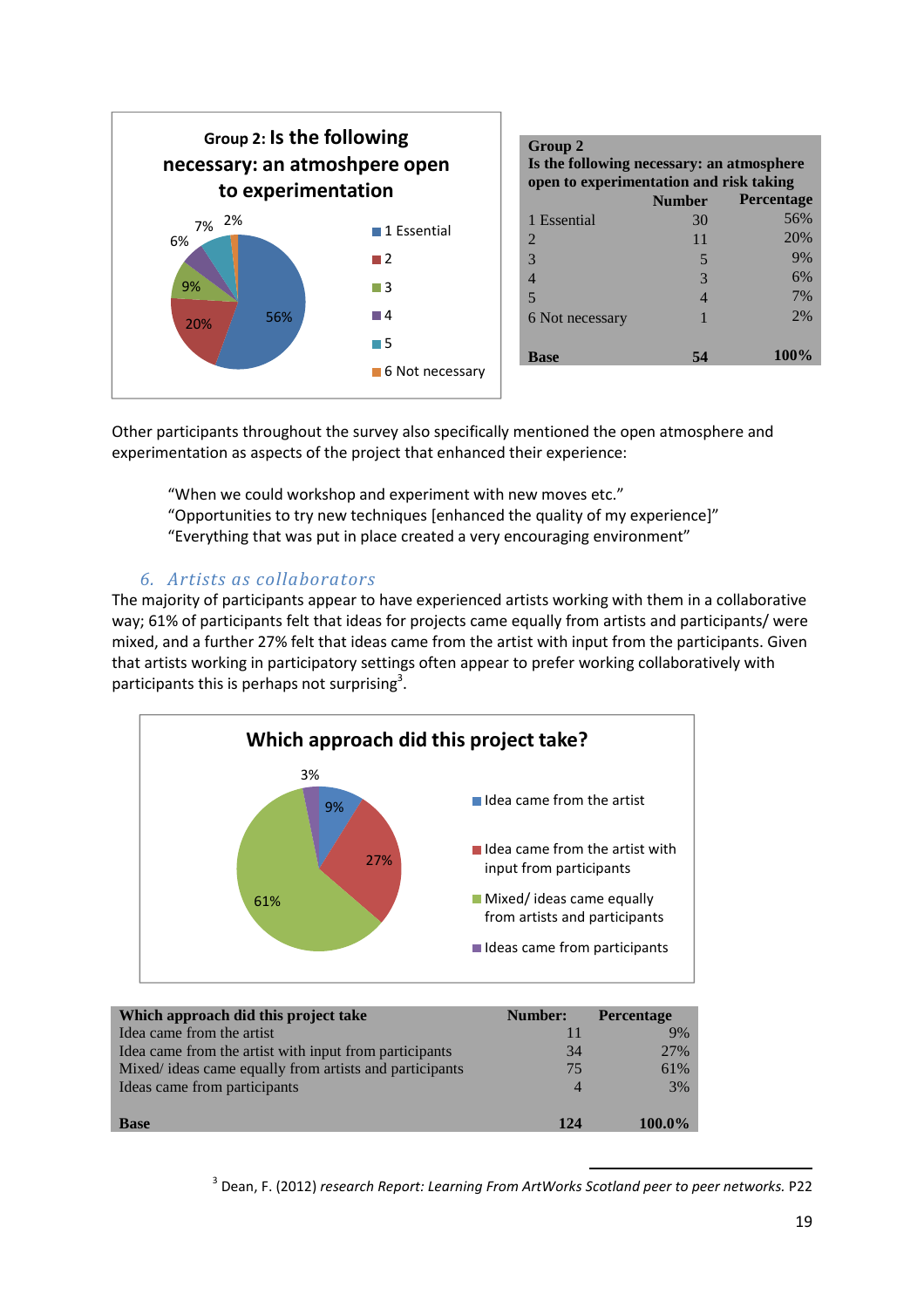What is surprising – despite the variation in the approaches participants reported, even within the same project – is that participants frequently reported that the approach that artists took in the project matched the approach that they would have preferred (see appendix 5 for data):

- 74% of participants that reported that "ideas came from the artist with input from the participants" during their project also reported that their preferred approach was for "ideas to come from the artist with input from participants".
- 82% of those that responded that "ideas came equally from artists and participants" also reported that their preferred approach was for "ideas to come equally from the artists and participants".
- 75% of participants who responded that "ideas came from the participants" reported that this was also their preferred approach.
- Of those who responded that "ideas came from the artists" none wanted "ideas to come from participants" although 72% of those that reported that "ideas came from the artist" would have preferred either a "mixed" approach or for "ideas to come equally from the artist and participants".
- Participants who reported that they preferred a "mixed approach" reported that they either preferred a mixed approach (41%) or for ideas to come equally from the artist and participants (37%): the response rates suggest that participants were generally satisfied with the approach of the artist. The variation in response rate may be due to confusion with the language as distinction between the two choices is not clear.

This fact that participants report that the approach of the artists matched their desired approach may be due to several things:

- The skills of the participatory artist
	- o Artists may be able to adapt their approaches within a participatory arts project to suit the individual style of participants.
- Experience of participants
	- o Participants may not have experienced different artistic approaches. Although almost 68% of participants had undertaken a participatory arts project in the past it is not clear how many arts projects they had participated in previously. A significant number of respondents had either not taken part, or were unsure about whether they had taken part, in an arts project. Some participants may have had limited or no previous experience with which to compare artist approaches.

| Have you previously taken part in an arts<br>project? |               |                   |  |  |  |
|-------------------------------------------------------|---------------|-------------------|--|--|--|
|                                                       | <b>Number</b> | <b>Percentage</b> |  |  |  |
| No response                                           | 5             | 3%                |  |  |  |
| No                                                    | 31            | 19%               |  |  |  |
| Not sure                                              | 17            | 10%               |  |  |  |
| Yes                                                   | 112           | 68%               |  |  |  |
|                                                       |               |                   |  |  |  |
| Base                                                  | 165           | 100.0%            |  |  |  |

- Effective programming by organisations
	- $\circ$  Organisations may be programming projects with a variety of artists and activities, as well as building in a sufficient amount of flexibility, to enable participants to experience different approaches.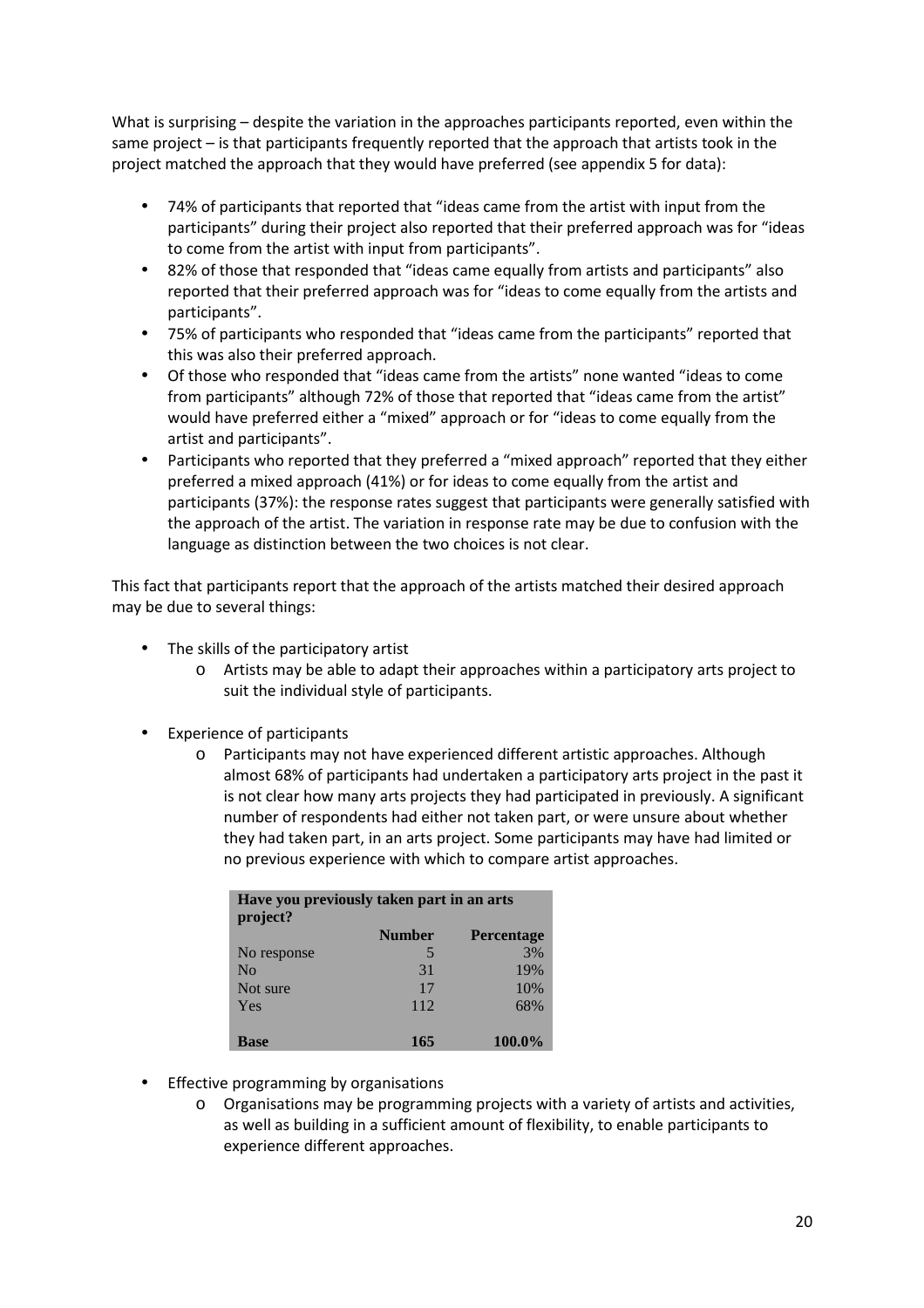- Limitations of the survey
	- o The language used in this part of the survey may have caused confusion, particularly for participants where English was not their first language. Organisations reported that facilitation of this section was important.

#### *What aspects of this project enhanced the quality of your experience?*

For the majority of participants the arts activity itself was the main reason that was reported as enhancing the quality of their experience:

"The acting and music was fun" "Singing, playing on trumpet, drum and many more" "Being able to dance and do what I love doing" "I liked playing the instruments" "The experience of combining music and drama"

It is perhaps not surprising that many participants report that the activity itself was a key factor in their enjoyment when participants often take part in arts projects in their free time. Not only did participants enjoy the activity but some also reported that they enjoyed learning new skills, or developing, whilst undertaking the activity:

"Learning new beats and notes" "The drama and acting enhanced it because of our energy and boosted our confidence"



Participants also reported that the artists, and their approaches, were important in enhancing their experience of a participatory arts project:

"Great instructors"

"The help from [tutors] who were both extremely supportive and kind - giving their input but not at all being overpowering"

"High standard of teaching gave individuals enough pressure to develop and evolve but not so much it was a stressful experience"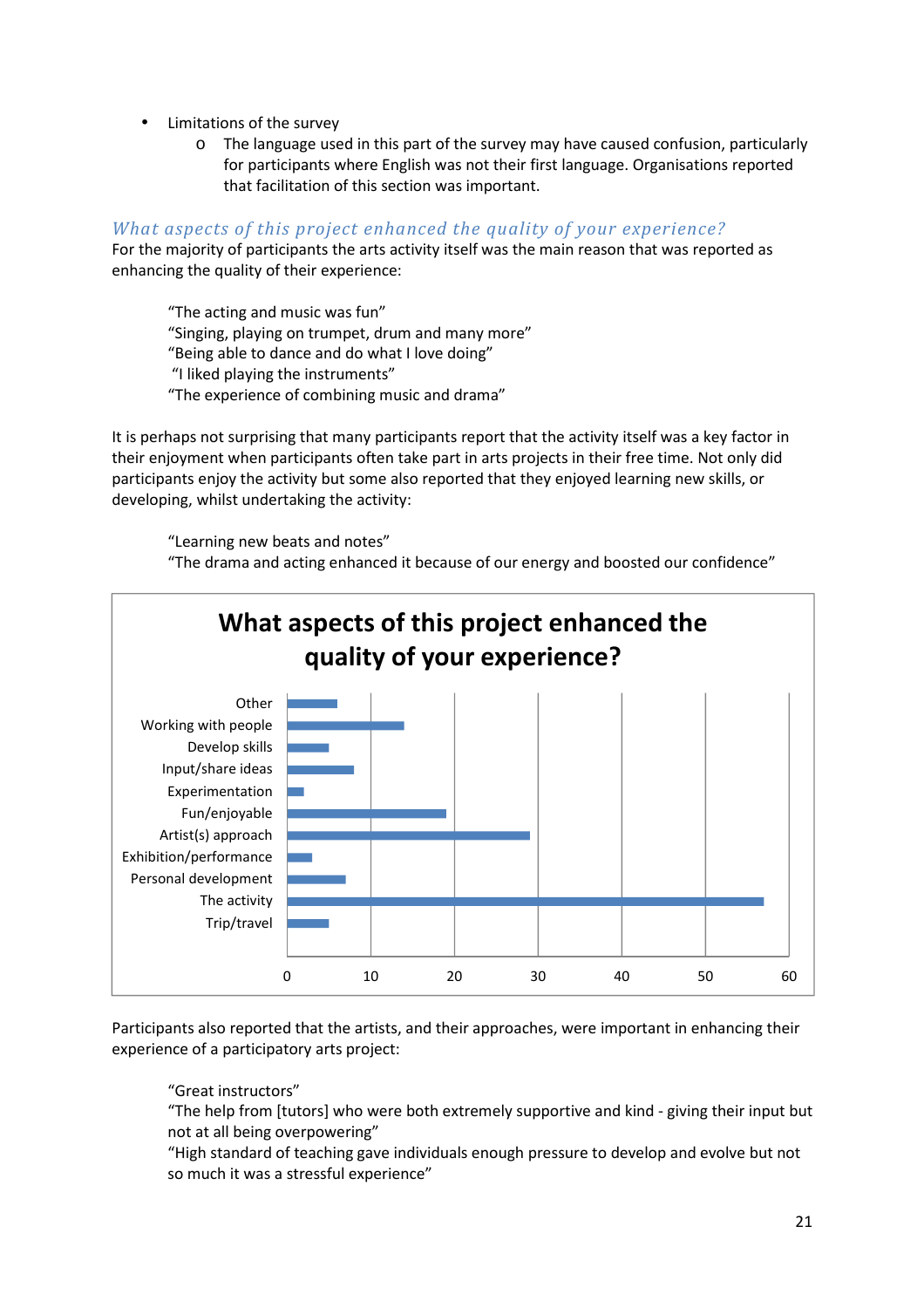"Excellent project leaders. Really passionate, funny, engaging, dedicated and inspiring" "Tutor was a highlight providing necessary input and directing the team in a subtle and nonimposing manner"

"Professionalism of the leaders and their openness to participants' input"

Participants recognised that the artists ensured that the activities were presented in a fun and exciting way. Artists enabled ideas to be shared in an open and safe way, whilst also providing support and direction to help participants develop.

#### *What aspects if this project reduced the quality of your experience?*

Almost a quarter of participants who responded to this question (24 from a base of 93) replied that there was "nothing" that reduced the quality of their experience but that they would like more opportunities to undertake similar projects, or for the project to continue:

 "Nothing really. I enjoyed every minute of the experience" "Can't really complain but more projects and collaborations would be good" "It was an excellent project and very inspiring. Hopefully will get the chance to do it again" "Just I would jump at the opportunity to do it all over again" "No, it's perfect"



Even where participants did acknowledge aspects that reduced the quality of their experience there remained a high level of interest in continuing participation:

"Do it again!" "I really hope this continues - it's an amazing opportunity" "Keep doing it" "Looking forward to next year!" "Let's hope there will be more of these… events. They do wonders for the locality"

Where participants acknowledged aspects that reduced the quality of experience difficulties with organisation was the most commonly cited reason. These divided into three main categories: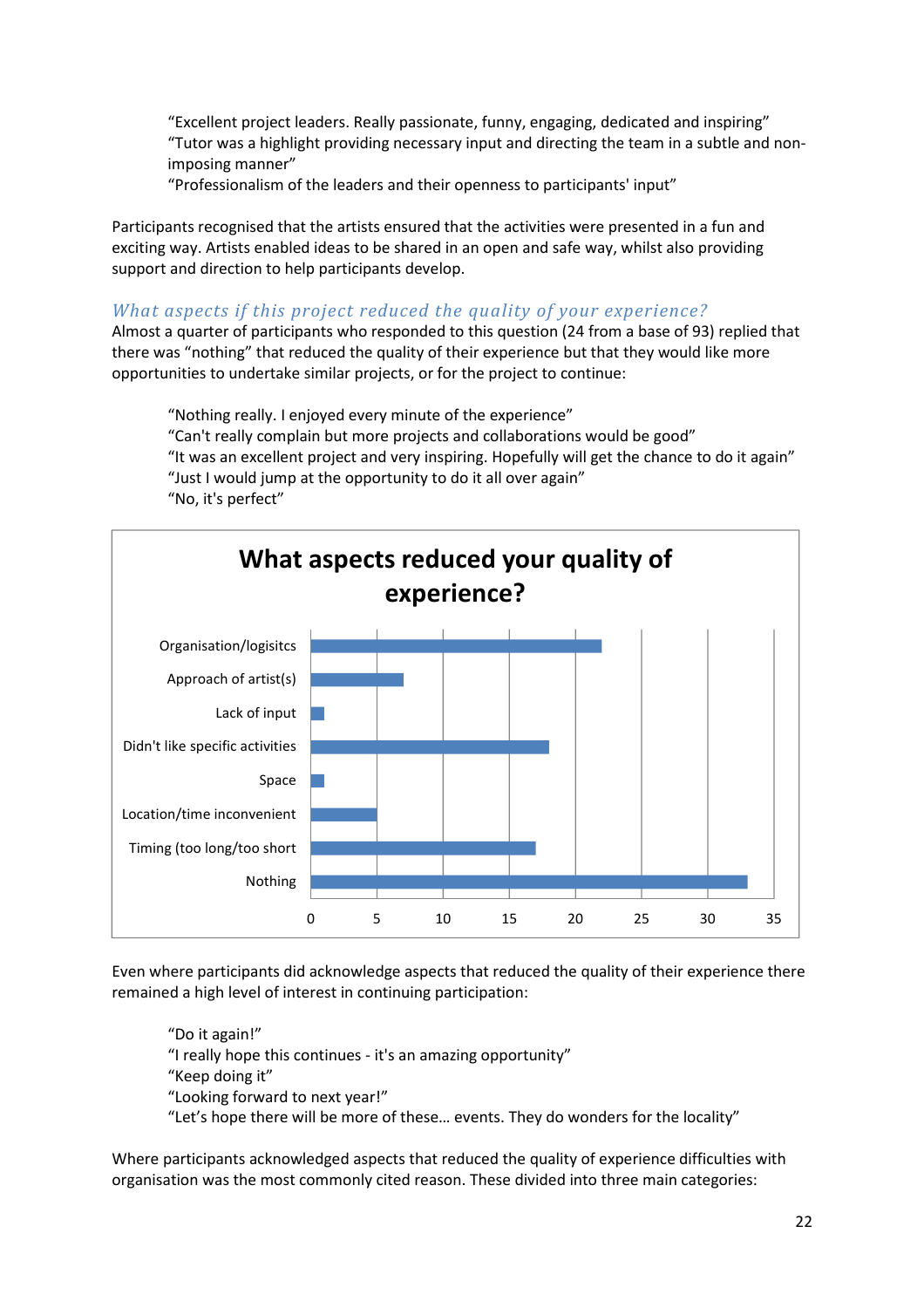• *Time management:* 

"Sometimes the lack of organisation - trying to get all participants to commit and meet at a certain time"

"Time management…"

"The way it often overran by half an hour - I'm happy for longer sessions but… just wanted to know when I would be home"

"Lack of timekeeping, and people not turning up to rehearsals"

• *Group size:* 

"Group size may have been too large. In some sessions some of the group did not participate"

"I think a few people felt crowded out by the number of people"

• *Organisation of activity:* 

"The music and drama should've been more evenly spaced" "Sometimes there was a lack of focus and we were unsure of what we were doing and the significance or input" "I found it slightly chaotic at times but all worked out in the end"

"Annoying kids that just can't play. Send them away"

18 participants also reported that they did not enjoy specific activities within a participatory arts project:

 "Doing papier-mâché" "Being a percussionist" "I didn't like singing"

Although a high proportion of respondents cited specific activities as reducing quality it was only reported by those under the age of 20, particularly those under the age of 16, which suggests that older people may feel more confident in their ability to change the direction of the project. Due to the limitations in the sample size more research would be needed to understand whether age significantly affects participants' confidence in effecting change in a project:

| Did you feel that you could<br>change the direction on the<br>project? | Age $5-11$ | Age 12-<br>15 | Age 16-<br>19 | Age $20-$<br>25 | Age 25-<br>64 | Age $65+$ |
|------------------------------------------------------------------------|------------|---------------|---------------|-----------------|---------------|-----------|
| Yes, Definitely/ 1 Essential                                           | 14%        | 11%           | 8%            | 30%             | 27%           | 50%       |
| Yes, probably/2                                                        | 32%        | 38%           | 23%           | 10%             | 18%           | 25%       |
| Mixed/ 3                                                               | 9%         | 13%           | 31%           | 20%             | 18%           | $0\%$     |
| Probably not/4                                                         | 27%        | 13%           | 19%           | 20%             | $0\%$         | 0%        |
| Definitely not/ $5$                                                    | 14%        | 9%            | 12%           | $0\%$           | 9%            | 0%        |
| Not something I expected/Not                                           |            |               |               |                 |               |           |
| necessary                                                              | 5%         | 7%            | $0\%$         | $0\%$           | $0\%$         | $0\%$     |
| <b>Grand Total</b>                                                     | 100%       | 100%          | 100%          | 100%            | 100%          | 100%      |
| <b>Base: 128</b>                                                       |            |               |               |                 |               |           |

Pacing, and timing, of a project also had a significant impact on participants. Participants were sensitive to their activities being rushed, although, they did not necessarily simply want longer projects. Realistic aims and well-paced projects was something that many participants expected:

"It went on too long"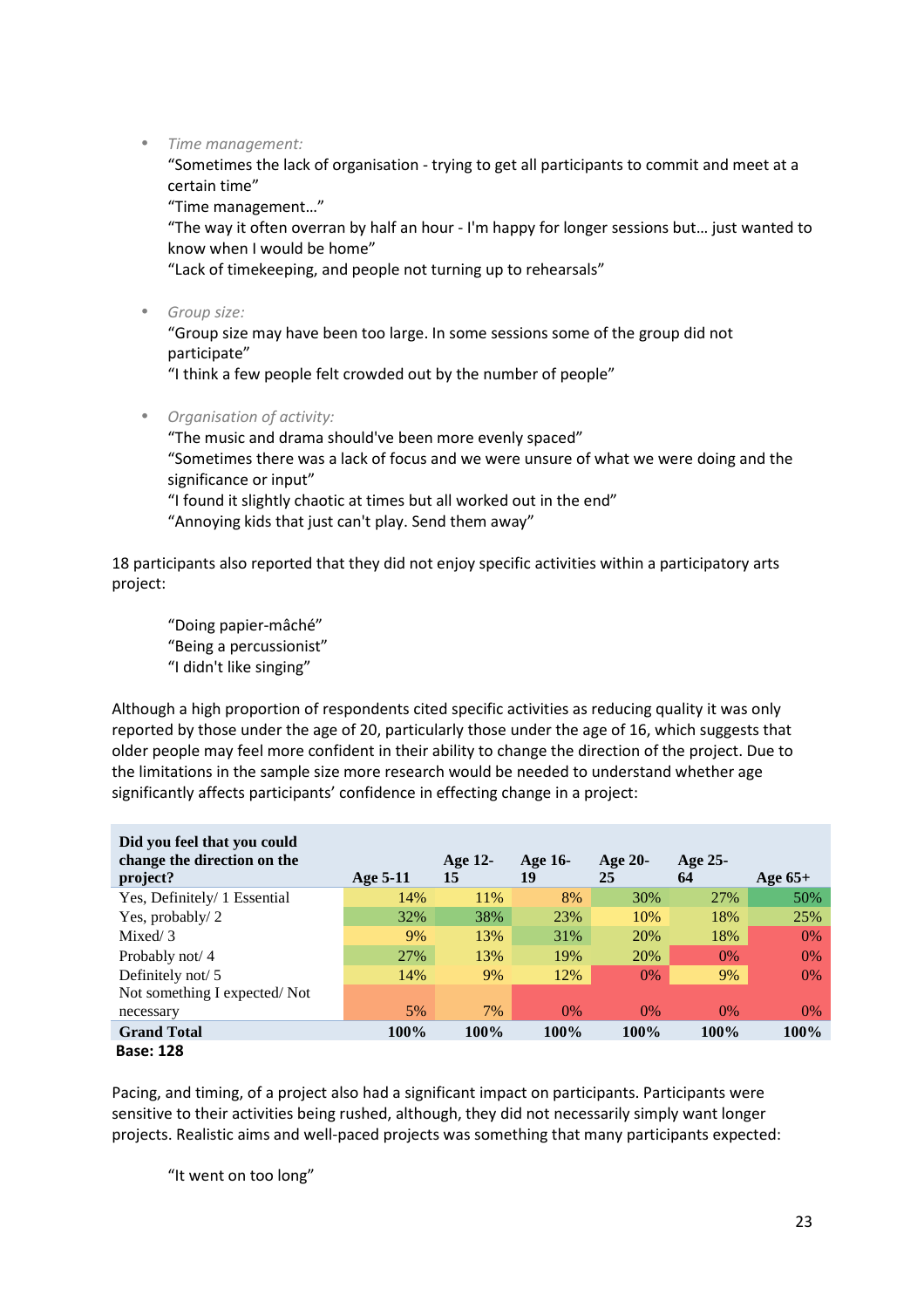"Sessions started to drag" "The time was really short" "Next time we should get more time. I didn't like trying to fit in a lot in only a couple of weeks"

#### **Conclusions**

Of those who were asked, and responded, 96% of participants expressed a positive experience of the participatory arts project they were engaged in; many of whom felt that their ideas were valued and that they felt part of the group. Participants frequently referred to both the approach of the artist(s) and the feeling of "camaraderie" within the group as an aspect of the projects that was particularly important to them. Participants enjoyed collaborating with artists, and developing relationships with other participants, as well as inputting their own ideas into the project.

Participants expected access to good resources including suitable spaces, good food (if provided), materials, and time with artists. Contact time with professional artists was particularly important for those looking to develop their skills and knowledge base for use in the creative industries. Whilst participants aged 16-25 were more interested in developing suitable skills for careers, all participant groups felt that they had developed both artistic and personal skills. For some participants the development of skills was a key aspect of their enjoyment of the project.

Whilst the majority of respondents reported a positive experience, and would change nothing about their experience, there were common factors that reduced the quality of a project. Difficulties with organisation, participant group sizes, and not enjoying specific activities were frequently reported. Participants were also sensitive to projects being incorrectly paced (either feeling "rushed", or that the project was "dragging on"), particularly if there was a performance/ exhibition element.

The data here, however, only provides a small sample with which to hypothesise trends, rather than assess participants' experience across the UK. More research is needed, with developments made to the survey, in order to address some of the limitations of the data.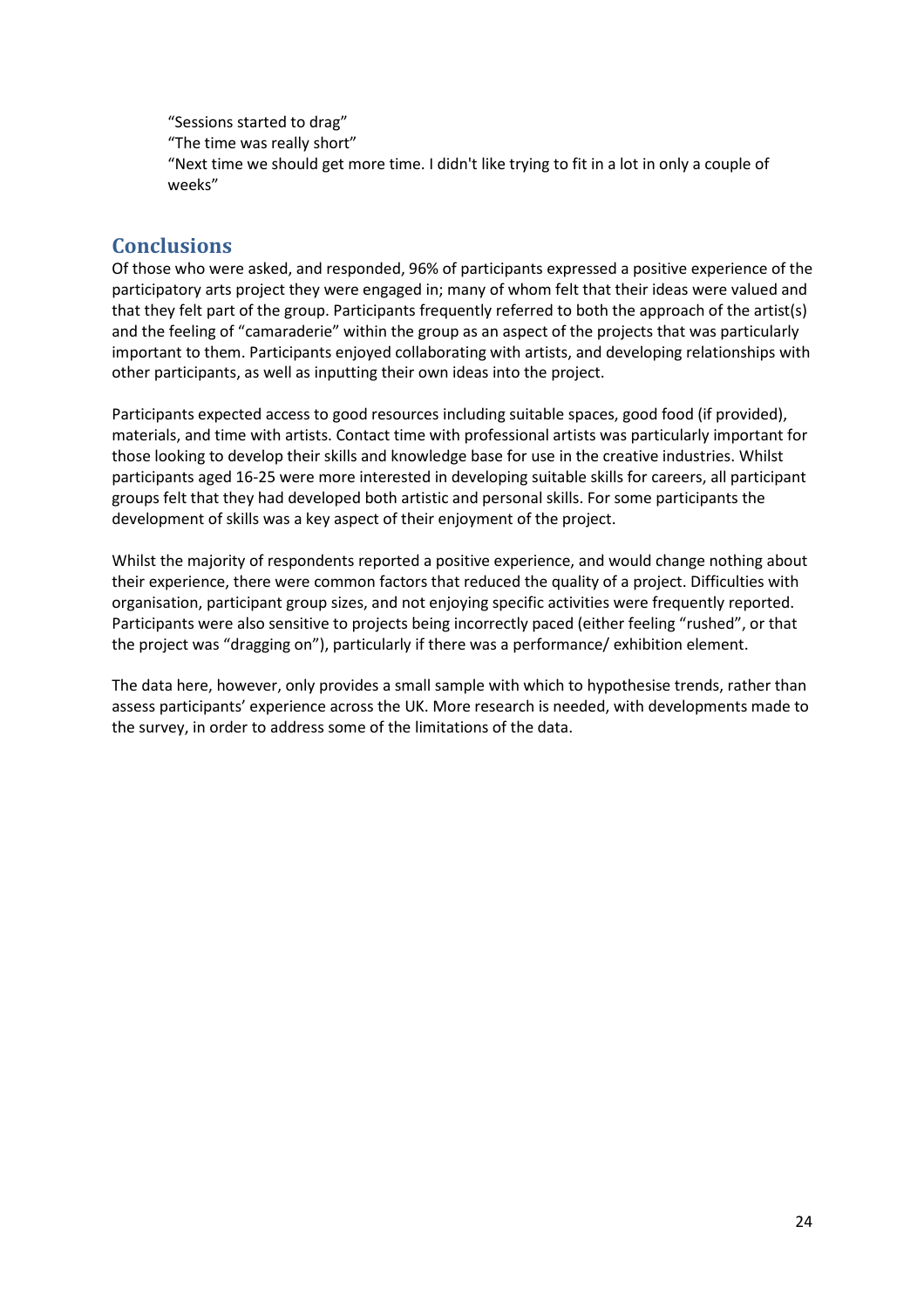# **Appendix 1: Participant Survey: Final survey**

| 1) Have you previously taken part in an arts project? |  |  |  |  |
|-------------------------------------------------------|--|--|--|--|
| Yes                                                   |  |  |  |  |
| No                                                    |  |  |  |  |
| l Not Sure                                            |  |  |  |  |

| 2) Which approach did this project take?                                     |  |
|------------------------------------------------------------------------------|--|
| Ideas for the project came from the artist                                   |  |
| Ideas for the project came from the artist, with input from the participants |  |
| Mixed                                                                        |  |
| Ideas came equally from the artist and the participants                      |  |
| Ideas for the project came from the participants                             |  |

| 3) Which approach would you prefer to have in an arts project?               |  |
|------------------------------------------------------------------------------|--|
| Ideas for the project came from the artist                                   |  |
| Ideas for the project came from the artist, with input from the participants |  |
| Mixed                                                                        |  |
| Ideas came equally from the artist and the participants                      |  |
| Ideas for the project came from the participants                             |  |

| 4) Which of the following did you feel were part of your experience of this project? |                                                               |          |  |     |     |             |
|--------------------------------------------------------------------------------------|---------------------------------------------------------------|----------|--|-----|-----|-------------|
|                                                                                      | mixed<br>Probably<br>Definitely<br>Yes,<br>Yes,<br><b>Not</b> |          |  |     |     |             |
|                                                                                      | definitely                                                    | probably |  | not | not | something I |
|                                                                                      |                                                               |          |  |     |     | expected    |
| a. Did you feel that your                                                            |                                                               |          |  |     |     |             |
| ideas were valued?                                                                   |                                                               |          |  |     |     |             |
|                                                                                      |                                                               |          |  |     |     |             |
| b. Did you feel that you                                                             |                                                               |          |  |     |     |             |
| could change the                                                                     |                                                               |          |  |     |     |             |
| direction on the project?                                                            |                                                               |          |  |     |     |             |
| c. Did you feel as though                                                            |                                                               |          |  |     |     |             |
| you were part of the                                                                 |                                                               |          |  |     |     |             |
| group?                                                                               |                                                               |          |  |     |     |             |
|                                                                                      |                                                               |          |  |     |     |             |
| d. Did the artist leader                                                             |                                                               |          |  |     |     |             |
| give you the support that                                                            |                                                               |          |  |     |     |             |
| you needed?                                                                          |                                                               |          |  |     |     |             |
|                                                                                      |                                                               |          |  |     |     |             |
| e. Were you encouraged                                                               |                                                               |          |  |     |     |             |
| to try things out,                                                                   |                                                               |          |  |     |     |             |
| experiment?                                                                          |                                                               |          |  |     |     |             |
|                                                                                      |                                                               |          |  |     |     |             |
| f. Was the pacing of the                                                             |                                                               |          |  |     |     |             |
| project right for you?                                                               |                                                               |          |  |     |     |             |
| (not too slow or too fast)                                                           |                                                               |          |  |     |     |             |
| g. Did you feel that you                                                             |                                                               |          |  |     |     |             |
| were encouraged to                                                                   |                                                               |          |  |     |     |             |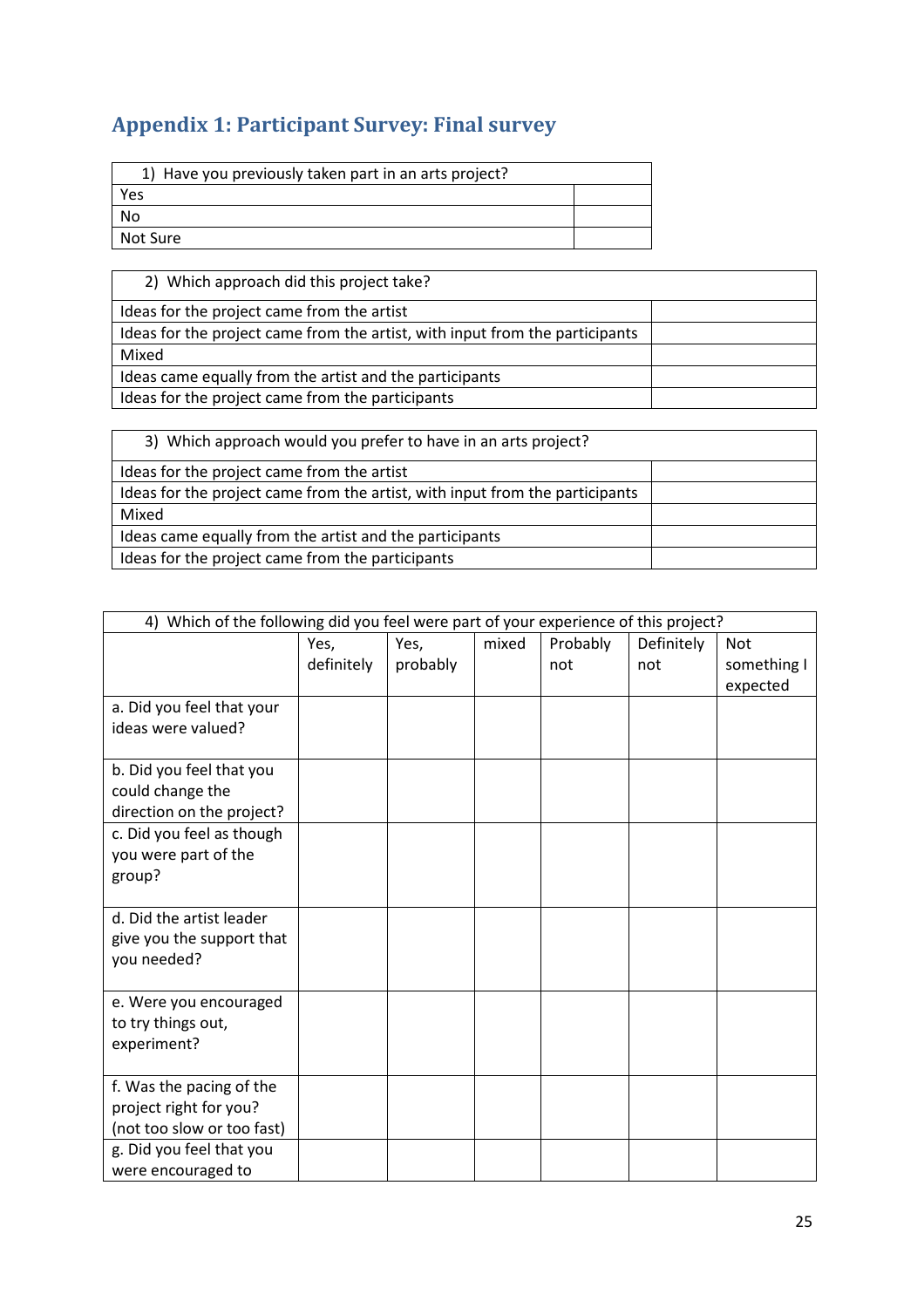| achieve a high standard<br>artistically? |  |  |  |
|------------------------------------------|--|--|--|
| h. Were you given                        |  |  |  |
| enough scope to improve                  |  |  |  |
| your personal skills?                    |  |  |  |
| i. Did you have enough                   |  |  |  |
| opportunities to                         |  |  |  |
| feedback your views on                   |  |  |  |
| how the project was                      |  |  |  |
| going?                                   |  |  |  |
| j. Were the spaces and                   |  |  |  |
| facilities of high quality?              |  |  |  |

5. What aspects of this project enhanced the quality of your experience?

6. What aspects of this project reduced the quality of your experience?

| 7. Overall how would you rate the quality of experience you had on this project? |  |  |  |  |  |  |
|----------------------------------------------------------------------------------|--|--|--|--|--|--|
| Excellent<br>Terrible<br>Good<br>Very good<br>Very poor<br>Poor<br>Average       |  |  |  |  |  |  |
|                                                                                  |  |  |  |  |  |  |

| 8. Any other comments? |  |  |
|------------------------|--|--|
|                        |  |  |
|                        |  |  |
|                        |  |  |

| 9. What is your age? |                             |           |           |       |       |  |  |
|----------------------|-----------------------------|-----------|-----------|-------|-------|--|--|
| $5 - 11$<br>∸∸       | 12<br>$\blacksquare$<br>-15 | 16-<br>19 | $20 - 25$ | 26-64 | $65+$ |  |  |
|                      |                             |           |           |       |       |  |  |

| 10. What is your ethnicity? |       |                |                |       |       |            |            |
|-----------------------------|-------|----------------|----------------|-------|-------|------------|------------|
| White                       | White | Black or       | Asian or       | Mixed | Other | <b>Not</b> | Prefer not |
| <b>British</b>              | other | <b>Black</b>   | Asian          |       |       | known      | to say     |
|                             |       | <b>British</b> | <b>British</b> |       |       |            |            |
|                             |       |                |                |       |       |            |            |
|                             |       |                |                |       |       |            |            |

| 11. Do you have a long standing disability, illness, or infirmity? |  |  |  |  |  |
|--------------------------------------------------------------------|--|--|--|--|--|
| No                                                                 |  |  |  |  |  |
| Yes                                                                |  |  |  |  |  |
| Don't know                                                         |  |  |  |  |  |
| Prefer not to say                                                  |  |  |  |  |  |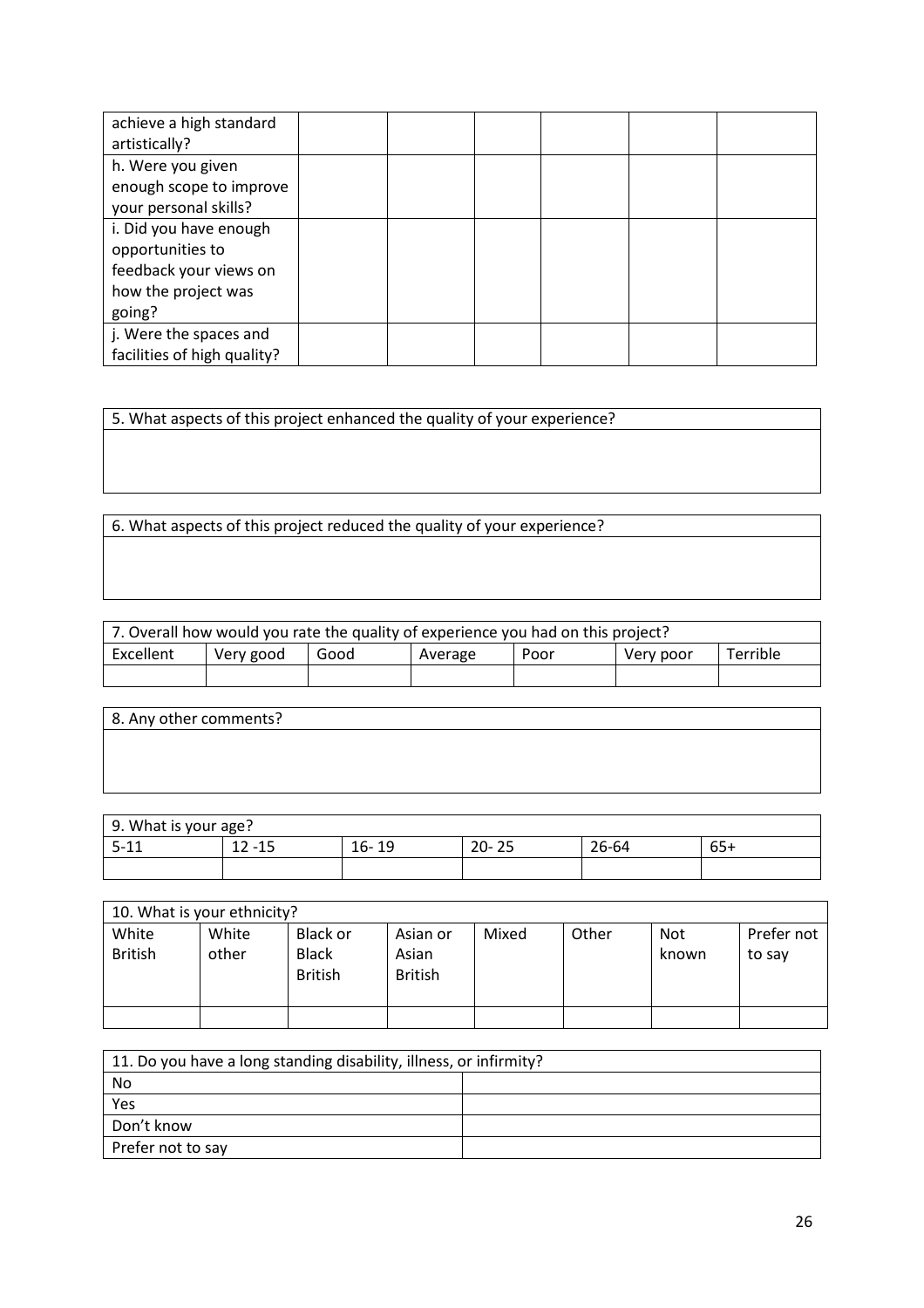# **Appendix 2: Participant Draft survey**

| 1) Have you previously taken part in an arts project? |
|-------------------------------------------------------|
|-------------------------------------------------------|

Yes

No Not Sure

2) Which approach did this project take?

Ideas for the project came from the artist

Ideas for the project came from the artist, with input from the participants

Mixed

Ideas came equally from the artist and the participants

Ideas for the project came from the participants

3) Which approach would you prefer to have in an arts project?

Ideas for the project came from the artist

Ideas for the project came from the artist, with input from the participants Mixed Ideas came equally from the artist and the participants

Ideas for the project came from the participants

| 4) Which of these applied for this project? |           |              |                |   |   |   |           |
|---------------------------------------------|-----------|--------------|----------------|---|---|---|-----------|
|                                             | $0 = not$ | $\mathbf{1}$ | $\overline{2}$ | 3 | 4 | 5 | $6 =$     |
|                                             | necessary |              |                |   |   |   | essential |
| a. Felt ownership of ideas in               |           |              |                |   |   |   |           |
| the project                                 |           |              |                |   |   |   |           |
| b. Felt ownership over the                  |           |              |                |   |   |   |           |
| way the ideas were                          |           |              |                |   |   |   |           |
| presented within the group                  |           |              |                |   |   |   |           |
| c. Had a sense of belonging                 |           |              |                |   |   |   |           |
| in the group                                |           |              |                |   |   |   |           |
| d. Developed a relationship                 |           |              |                |   |   |   |           |
| with other participants                     |           |              |                |   |   |   |           |
| e. Atmosphere open to                       |           |              |                |   |   |   |           |
| experimentation and risk                    |           |              |                |   |   |   |           |
| taking                                      |           |              |                |   |   |   |           |
| f. Had time to reflect                      |           |              |                |   |   |   |           |
| g. Developed artistic skills                |           |              |                |   |   |   |           |
|                                             |           |              |                |   |   |   |           |
| h. Developed non artistic                   |           |              |                |   |   |   |           |
| skills                                      |           |              |                |   |   |   |           |
| h. Developed non artistic                   |           |              |                |   |   |   |           |
| skills                                      |           |              |                |   |   |   |           |
|                                             |           |              |                |   |   |   |           |
| j. A professional working                   |           |              |                |   |   |   |           |
| environment                                 |           |              |                |   |   |   |           |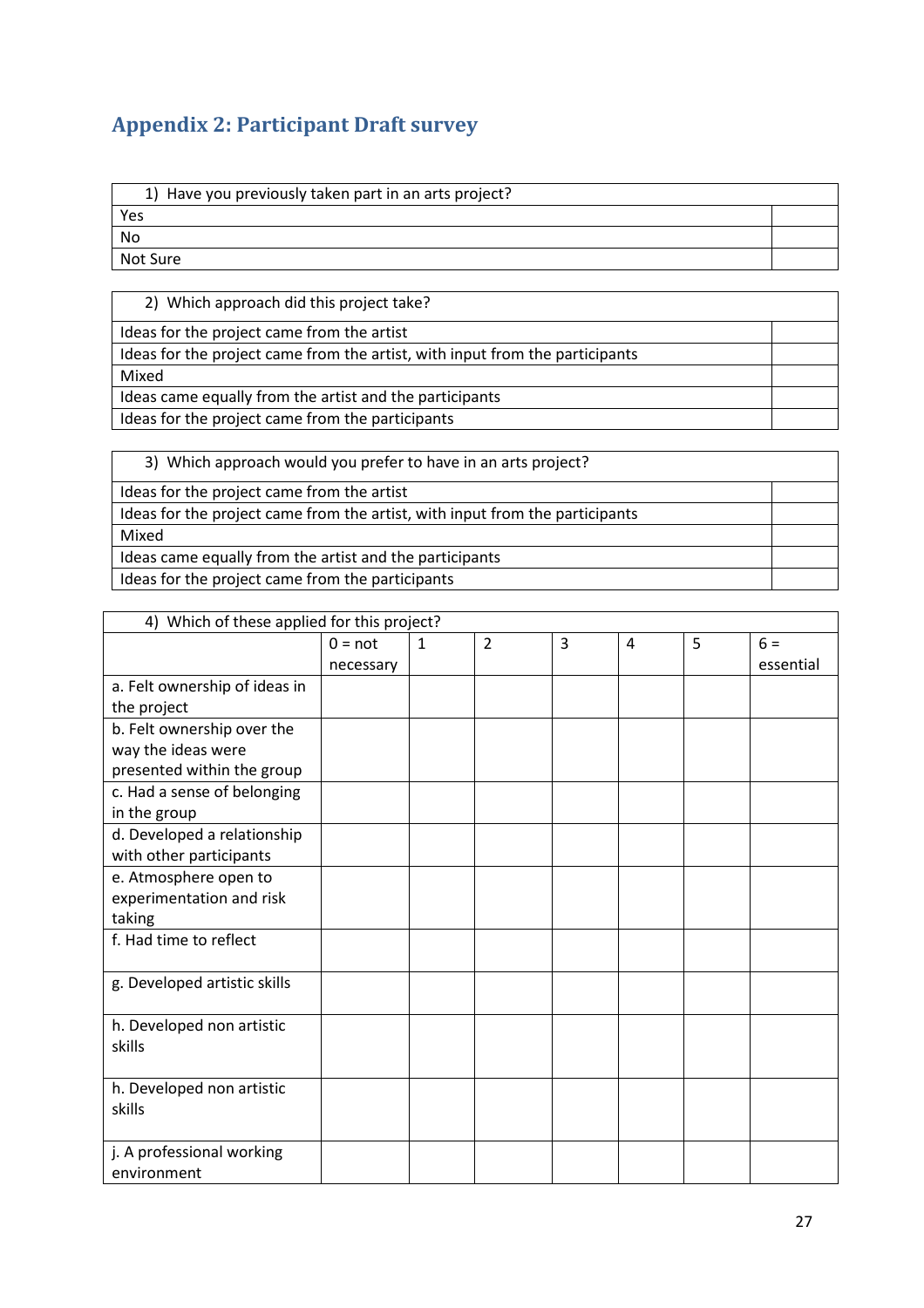| 5) Which of these are necessary for you to have a quality experience? |           |              |                |   |                |   |           |
|-----------------------------------------------------------------------|-----------|--------------|----------------|---|----------------|---|-----------|
|                                                                       | $0 = not$ | $\mathbf{1}$ | $\overline{2}$ | 3 | $\overline{4}$ | 5 | $6 =$     |
|                                                                       | necessary |              |                |   |                |   | essential |
| a. Felt ownership of ideas in                                         |           |              |                |   |                |   |           |
| the project                                                           |           |              |                |   |                |   |           |
| b. Felt ownership over the                                            |           |              |                |   |                |   |           |
| way the ideas were                                                    |           |              |                |   |                |   |           |
| presented within the group                                            |           |              |                |   |                |   |           |
| c. Had a sense of belonging                                           |           |              |                |   |                |   |           |
| in the group                                                          |           |              |                |   |                |   |           |
| d. Developed a relationship                                           |           |              |                |   |                |   |           |
| with other participants                                               |           |              |                |   |                |   |           |
| e. Atmosphere open to                                                 |           |              |                |   |                |   |           |
| experimentation and risk                                              |           |              |                |   |                |   |           |
| taking                                                                |           |              |                |   |                |   |           |
| f. Had time to reflect                                                |           |              |                |   |                |   |           |
| g. Developed artistic skills                                          |           |              |                |   |                |   |           |
| h. Developed non artistic<br>skills                                   |           |              |                |   |                |   |           |
| h. Developed non artistic<br>skills                                   |           |              |                |   |                |   |           |
| j. A professional working<br>environment                              |           |              |                |   |                |   |           |

6) What aspects of this project enhanced the quality of your experience?

7) What aspects of this project reduced the quality of your experience?

| 8) Overall how would you rate the quality of experience you had on this project? |           |      |         |      |           |          |  |
|----------------------------------------------------------------------------------|-----------|------|---------|------|-----------|----------|--|
| Excellent                                                                        | Very good | Good | Average | Poor | Very poor | Terrible |  |
|                                                                                  |           |      |         |      |           |          |  |

| 9) Any other comments? |  |  |
|------------------------|--|--|
|                        |  |  |
|                        |  |  |
|                        |  |  |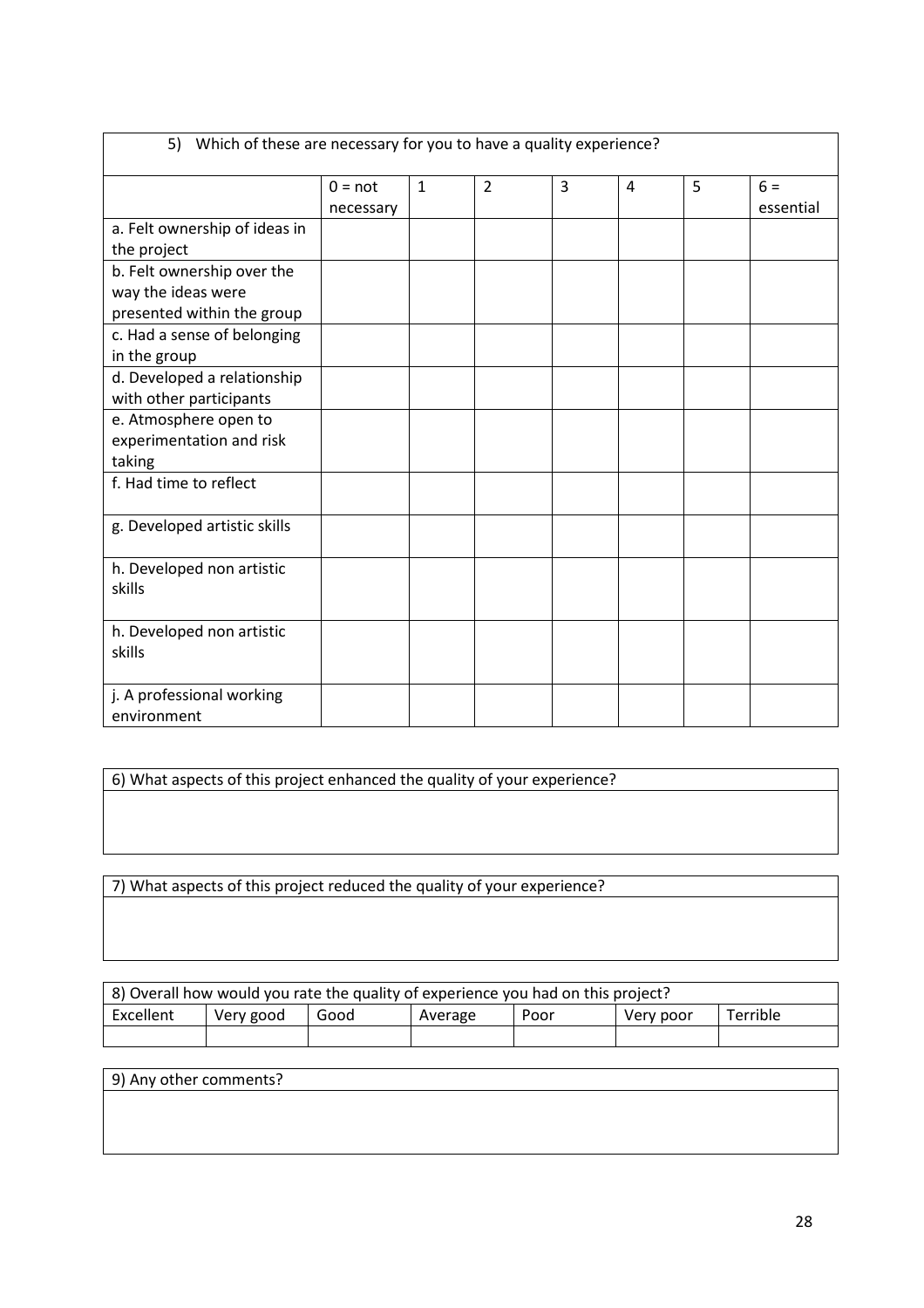| 10) What is your age? |                  |             |                         |       |                      |  |  |
|-----------------------|------------------|-------------|-------------------------|-------|----------------------|--|--|
| F 11<br>D-<br>∸∸      | 12<br>1 F<br>-15 | $16-$<br>19 | ີ<br>ົາດ<br>25<br>– ∠U- | 26-64 | $\sim$ $\sim$<br>654 |  |  |
|                       |                  |             |                         |       |                      |  |  |

| 11) What is your ethnicity? |                         |                |                                            |                                     |       |       |              |                      |
|-----------------------------|-------------------------|----------------|--------------------------------------------|-------------------------------------|-------|-------|--------------|----------------------|
|                             | White<br><b>British</b> | White<br>other | Black or<br><b>Black</b><br><b>British</b> | Asian or<br>Asian<br><b>British</b> | Mixed | Other | Not<br>known | Prefer not<br>to say |
|                             |                         |                |                                            |                                     |       |       |              |                      |

| 12) Do you have a long standing disability, illness, or infirmity? |  |  |  |  |  |
|--------------------------------------------------------------------|--|--|--|--|--|
| No                                                                 |  |  |  |  |  |
| Yes                                                                |  |  |  |  |  |
| Don't know                                                         |  |  |  |  |  |
| Prefer not to say                                                  |  |  |  |  |  |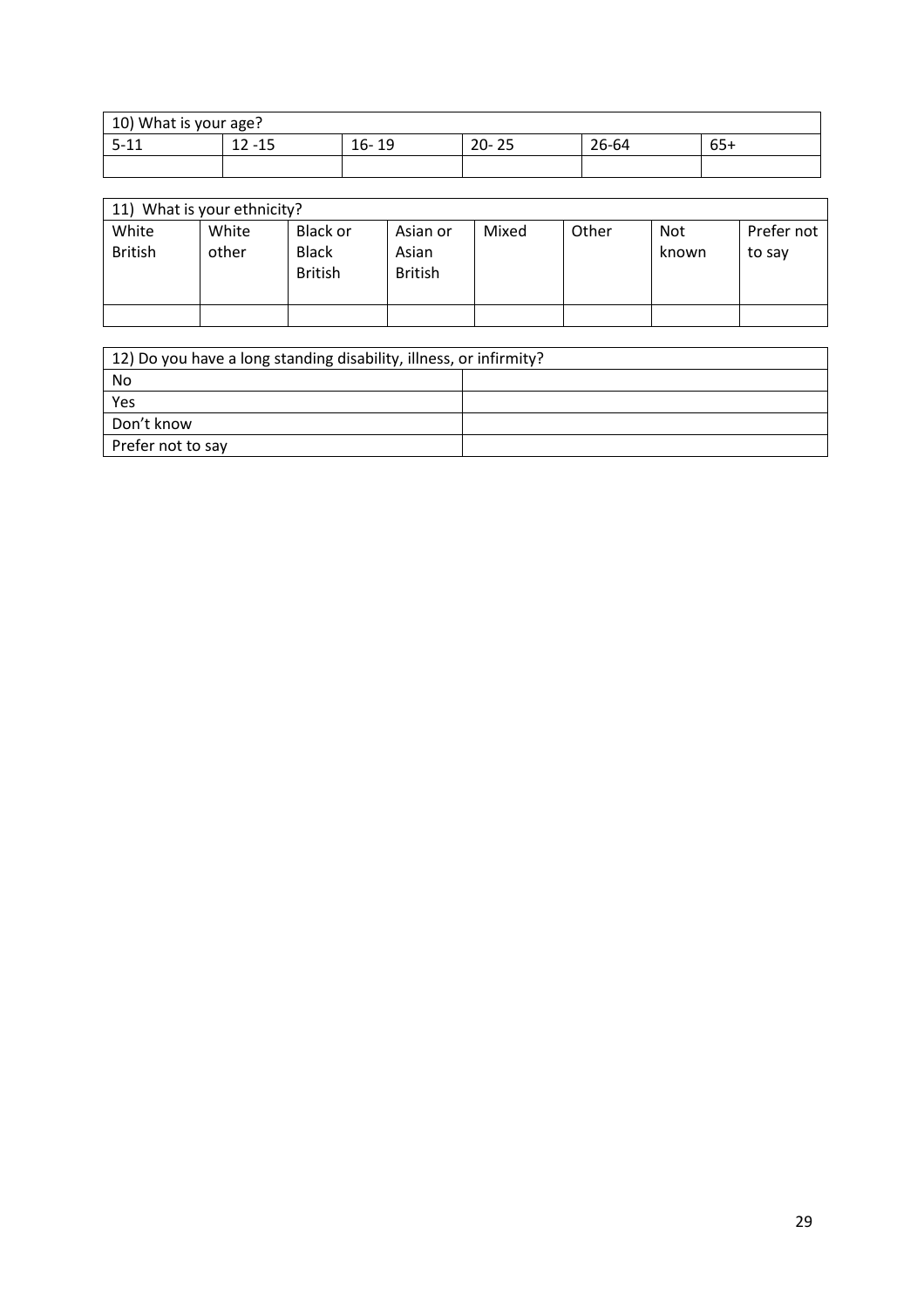# **Appendix 3: Participant Survey (edited for use in one project)**

|          | 1) Have you previously taken part in an arts project? |  |
|----------|-------------------------------------------------------|--|
| Yes      |                                                       |  |
| No       |                                                       |  |
| Not Sure |                                                       |  |
|          |                                                       |  |

2) In a box like this I prefer it when:

All the ideas come from the artist Some of the ideas come from the artist and some of the ideas come from When all the ideas come from us I'm not sure

|    | Please tick one of the following to show how much you agree with each of the following<br>3)<br>statements |                    |                  |       |                 |                   |
|----|------------------------------------------------------------------------------------------------------------|--------------------|------------------|-------|-----------------|-------------------|
|    |                                                                                                            | Yes,<br>definitely | Yes,<br>probably | mixed | Probably<br>not | Definitely<br>not |
| a. | The ideas for the<br>project came from the<br>whole group                                                  |                    |                  |       |                 |                   |
| b. | I felt part of the group                                                                                   |                    |                  |       |                 |                   |
| c. | I enjoyed working with<br>the artists                                                                      |                    |                  |       |                 |                   |
| d. | I developed my artistic<br>skills                                                                          |                    |                  |       |                 |                   |
| e. | I developed my other<br>skills                                                                             |                    |                  |       |                 |                   |
| f. | I felt comfortable trying<br>new things                                                                    |                    |                  |       |                 |                   |

What did you like most?

Was there anything you didn't like?

Is there anything else you would like to say?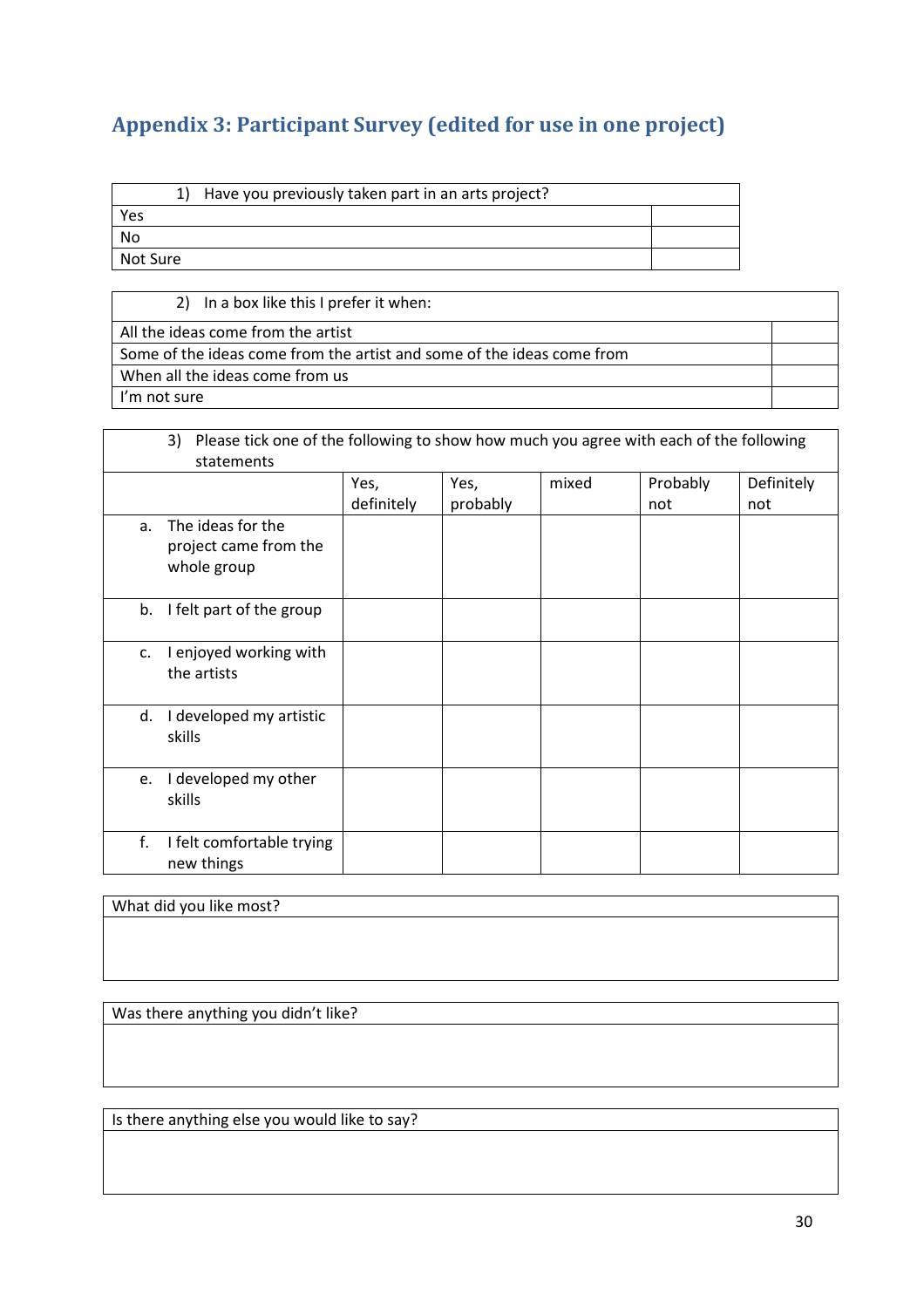# **Appendix 4: Comparing data from question 4a-j**

| Question 4 a      | <b>Survey Groups</b> |         |         |              |
|-------------------|----------------------|---------|---------|--------------|
| <b>Row Labels</b> | Group 1              | Group 2 | Group 3 | <b>Total</b> |
| No response       | $0.0\%$              | 24.2%   | $0.0\%$ | 9.1%         |
|                   | 52.6%                | 17.7%   | 18.5%   | 33.9%        |
| $\mathfrak{D}$    | 27.6%                | 14.5%   | 37.0%   | 24.2%        |
| 3                 | 15.8%                | 17.7%   | 40.7%   | 20.6%        |
| 4                 | 1.3%                 | 12.9%   | 3.7%    | 6.1%         |
| 5                 | $0.0\%$              | 8.1%    | $0.0\%$ | 3.0%         |
| 6                 | 2.6%                 | 4.8%    | $0.0\%$ | 3.0%         |
| <b>Total</b>      | 100.0%               | 100.0%  | 100.0%  | 100.0%       |

| <b>Question 4b</b> | <b>Survey Groups</b> |         |              |
|--------------------|----------------------|---------|--------------|
| <b>Row Labels</b>  | Group 1              | Group 2 | <b>Total</b> |
| No response        | 1.32%                | 25.81%  | 10.30%       |
|                    | 10.53%               | 25.81%  | 14.55%       |
| 2                  | 36.84%               | 12.90%  | 21.82%       |
| 3                  | 17.11%               | 16.13%  | 13.94%       |
| 4                  | 26.32%               | 3.23%   | 13.33%       |
| 5                  | 5.26%                | 12.90%  | 7.27%        |
| 6                  | 2.63%                | 3.23%   | 2.42%        |
| <b>Total</b>       | 100.00%              | 100.00% | 100.00%      |

| <b>Question 4c</b> | <b>Survey Groups</b> |          |          |              |
|--------------------|----------------------|----------|----------|--------------|
| <b>Row Labels</b>  | Group 1              | Group 2  | Group 3  | <b>Total</b> |
| No response        | 2.63%                | 25.81%   | $0.00\%$ | 10.91%       |
|                    | 73.68%               | 40.32%   | 37.04%   | 55.15%       |
| 2                  | 15.79%               | 16.13%   | 18.52%   | 16.36%       |
| 3                  | 7.89%                | 11.29%   | 29.63%   | 12.73%       |
| 4                  | 0.00%                | $0.00\%$ | 7.41%    | 1.21%        |
| 5                  | $0.00\%$             | 4.84%    | 7.41%    | 3.03%        |
| 6                  | $0.00\%$             | 1.61%    | $0.00\%$ | 0.61%        |
| <b>Total</b>       | 100.00%              | 100.00%  | 100.00%  | 100.00%      |

| <b>Question 4d</b> | <b>Survey Groups</b> |         |          |              |  |  |  |
|--------------------|----------------------|---------|----------|--------------|--|--|--|
| <b>Row Labels</b>  | Group 1              | Group 2 | Group 3  | <b>Total</b> |  |  |  |
| No response        | 1.32%                | 24.19%  | 0.00%    | 9.70%        |  |  |  |
|                    | 80.26%               | 45.16%  | 29.63%   | 58.79%       |  |  |  |
| 2                  | 15.79%               | 9.68%   | 37.04%   | 16.97%       |  |  |  |
| 3                  | 1.32%                | 11.29%  | 14.81%   | 7.27%        |  |  |  |
| 4                  | 1.32%                | 3.23%   | 11.11%   | 3.64%        |  |  |  |
| 5                  | $0.00\%$             | 4.84%   | 7.41%    | 3.03%        |  |  |  |
| 6                  | $0.00\%$             | 1.61%   | $0.00\%$ | 0.61%        |  |  |  |
| <b>Total</b>       | 100.00%              | 100.00% | 100.00%  | 100.00%      |  |  |  |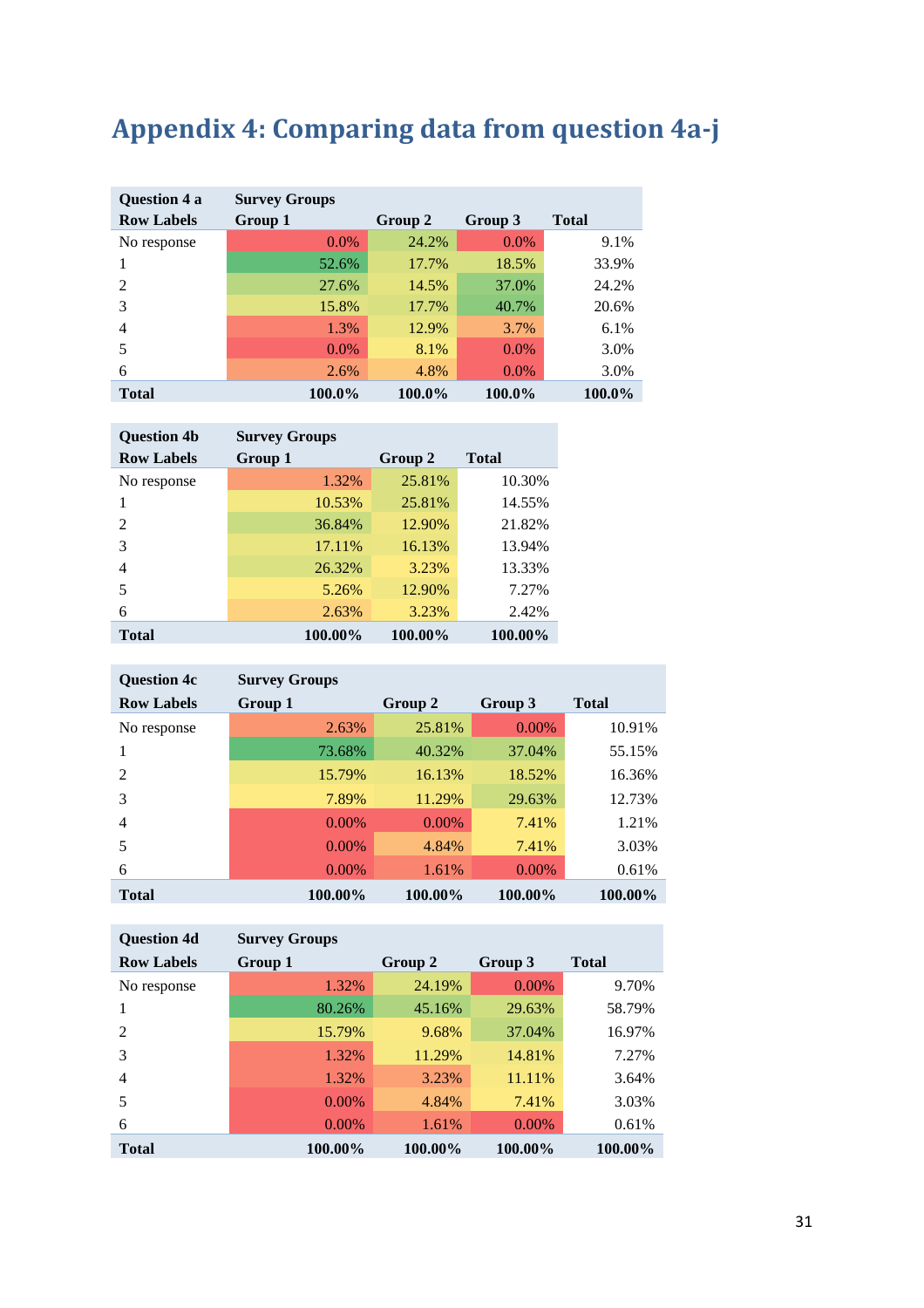| <b>Question 4e</b> | <b>Survey Groups</b> |         |          |              |
|--------------------|----------------------|---------|----------|--------------|
| <b>Row Labels</b>  | Group 1              | Group 2 | Group 3  | <b>Total</b> |
| No response        | 1.32%                | 22.58%  | $0.00\%$ | 9.09%        |
|                    | 72.37%               | 40.32%  | 37.04%   | 54.55%       |
| $\mathfrak{D}$     | 17.11%               | 17.74%  | 18.52%   | 17.58%       |
| 3                  | 7.89%                | 9.68%   | 22.22%   | 10.91%       |
| 4                  | 1.32%                | 1.61%   | 3.70%    | 1.82%        |
| 5                  | 0.00%                | 6.45%   | 18.52%   | 5.45%        |
| 6                  | 0.00%                | 1.61%   | $0.00\%$ | 0.61%        |
| <b>Total</b>       | 100.00%              | 100.00% | 100.00%  | 100.00%      |

| <b>Ouestion O4f</b> | <b>Survey Groups</b> |         |         |
|---------------------|----------------------|---------|---------|
| <b>Row Labels</b>   | Group 1              | Group 2 | Total   |
| No response         | 2.63%                | 29.03%  | 12.12%  |
|                     | 39.47%               | 32.26%  | 30.30%  |
| $\mathfrak{D}$      | 31.58%               | 16.13%  | 20.61%  |
| 3                   | 17.11%               | 8.06%   | 10.91%  |
| 4                   | 6.58%                | 3.23%   | 4.24%   |
| 5                   | 2.63%                | 8.06%   | 4.24%   |
| 6                   | 0.00%                | 3.23%   | 1.21%   |
| Total               | 100.00%              | 100.00% | 100.00% |

| <b>Question Q4g</b> | <b>Survey Groups</b> |         |          |         |
|---------------------|----------------------|---------|----------|---------|
| <b>Row Labels</b>   | Group 1              | Group 2 | Group 3  | Total   |
| No response         | 2.63%                | 27.42%  | $0.00\%$ | 11.52%  |
|                     | 55.26%               | 37.10%  | 22.22%   | 43.03%  |
| $\mathfrak{D}$      | 28.95%               | 17.74%  | 22.22%   | 23.64%  |
| 3                   | 10.53%               | 4.84%   | 33.33%   | 12.12%  |
| 4                   | 2.63%                | 8.06%   | 18.52%   | 7.27%   |
| 5                   | $0.00\%$             | 3.23%   | 3.70%    | 1.82%   |
| 6                   | 0.00%                | 1.61%   | $0.00\%$ | 0.61%   |
| <b>Total</b>        | 100.00%              | 100.00% | 100.00%  | 100.00% |

| <b>Question Q4h</b>         | <b>Survey Groups</b> |         |         |              |
|-----------------------------|----------------------|---------|---------|--------------|
| <b>Row Labels</b>           | Group 1              | Group 2 | Group 3 | <b>Total</b> |
| No response                 | 1.32%                | 30.65%  | 0.00%   | 12.12%       |
|                             | 57.89%               | 27.42%  | 22.22%  | 40.61%       |
| $\mathcal{D}_{\mathcal{L}}$ | 30.26%               | 16.13%  | 25.93%  | 24.24%       |
| 3                           | 10.53%               | 11.29%  | 25.93%  | 13.33%       |
| 4                           | $0.00\%$             | 4.84%   | 18.52%  | 4.85%        |
| 5                           | 0.00%                | 1.61%   | 7.41%   | 1.82%        |
| 6                           | 0.00%                | 8.06%   | 0.00%   | 3.03%        |
| <b>Total</b>                | 100.00%              | 100.00% | 100.00% | 100.00%      |

| <b>Count of O4i</b> | <b>Column Labels</b> |              |              |
|---------------------|----------------------|--------------|--------------|
| <b>Row Labels</b>   | 1                    | $\mathbf{2}$ | <b>Total</b> |
| No response         | 1.32%                | 22.58%       | 9.09%        |
|                     | 31.58%               | 37.10%       | 28.48%       |
| $\mathfrak{D}$      | 34.21%               | 14.52%       | 21.21%       |
| 3                   | 22.37%               | 12.90%       | 15.15%       |
| 4                   | 7.89%                | 6.45%        | 6.06%        |
| 5                   | 2.63%                | 4.84%        | 3.03%        |
| 6                   | $0.00\%$             | 1.61%        | 0.61%        |
| Total               | 100.00%              | 100.00%      | 100.00%      |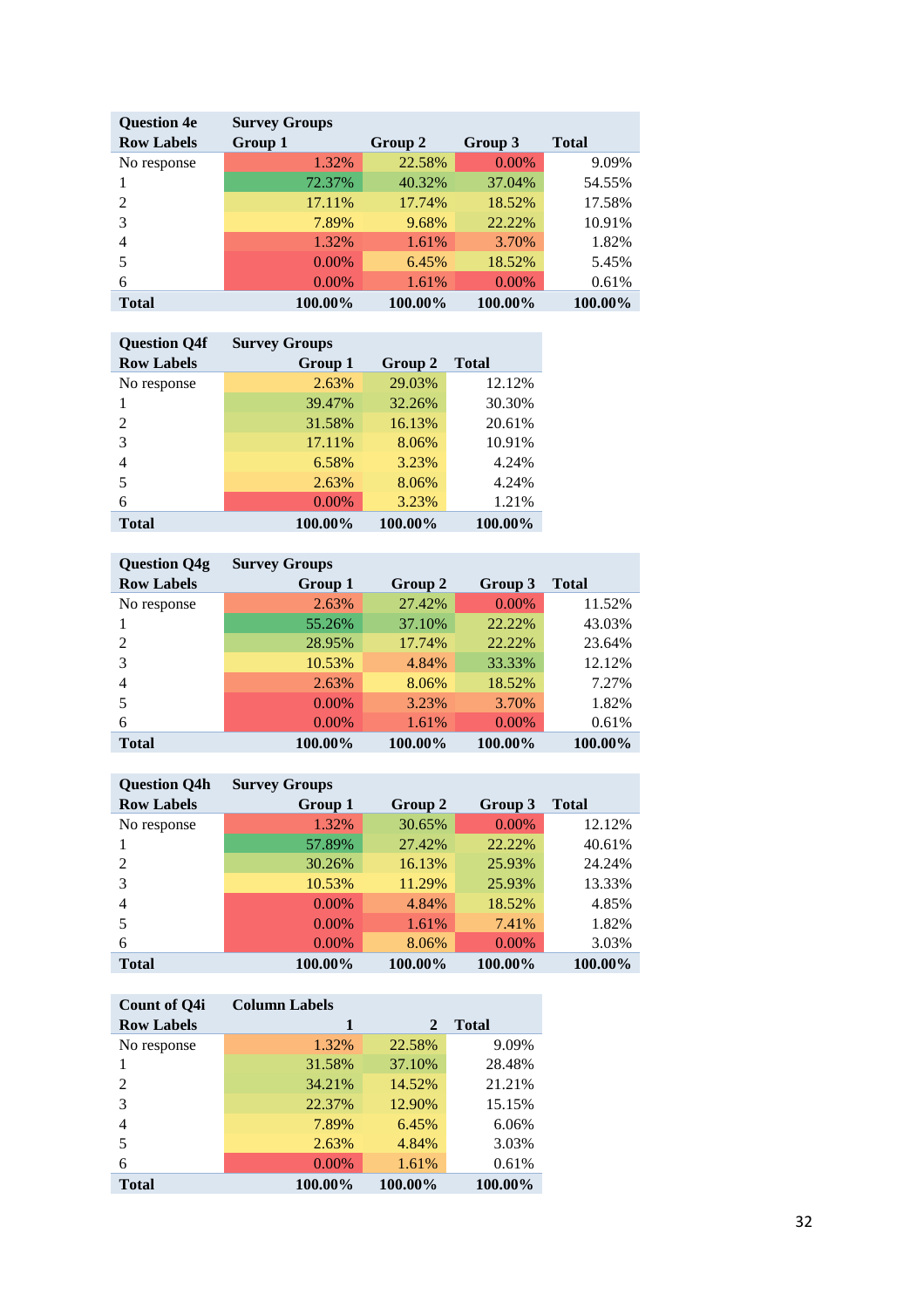| Count of Q4j      | <b>Column Labels</b> |              |              |
|-------------------|----------------------|--------------|--------------|
| <b>Row Labels</b> |                      | $\mathbf{2}$ | <b>Total</b> |
| No response       | 1.32%                | 22.95%       | 9.15%        |
|                   | 61.84%               | 40.98%       | 43.90%       |
| 2                 | 23.68%               | 16.39%       | 17.07%       |
| 3                 | 10.53%               | 13.11%       | 9.76%        |
| 4                 | 2.63%                | $0.00\%$     | 1.22%        |
| 5                 | $0.00\%$             | 3.28%        | 1.22%        |
| 6                 | 0.00%                | 3.28%        | 1.22%        |
| <b>Total</b>      | 100.00%              | 100.00%      | 100.00%      |